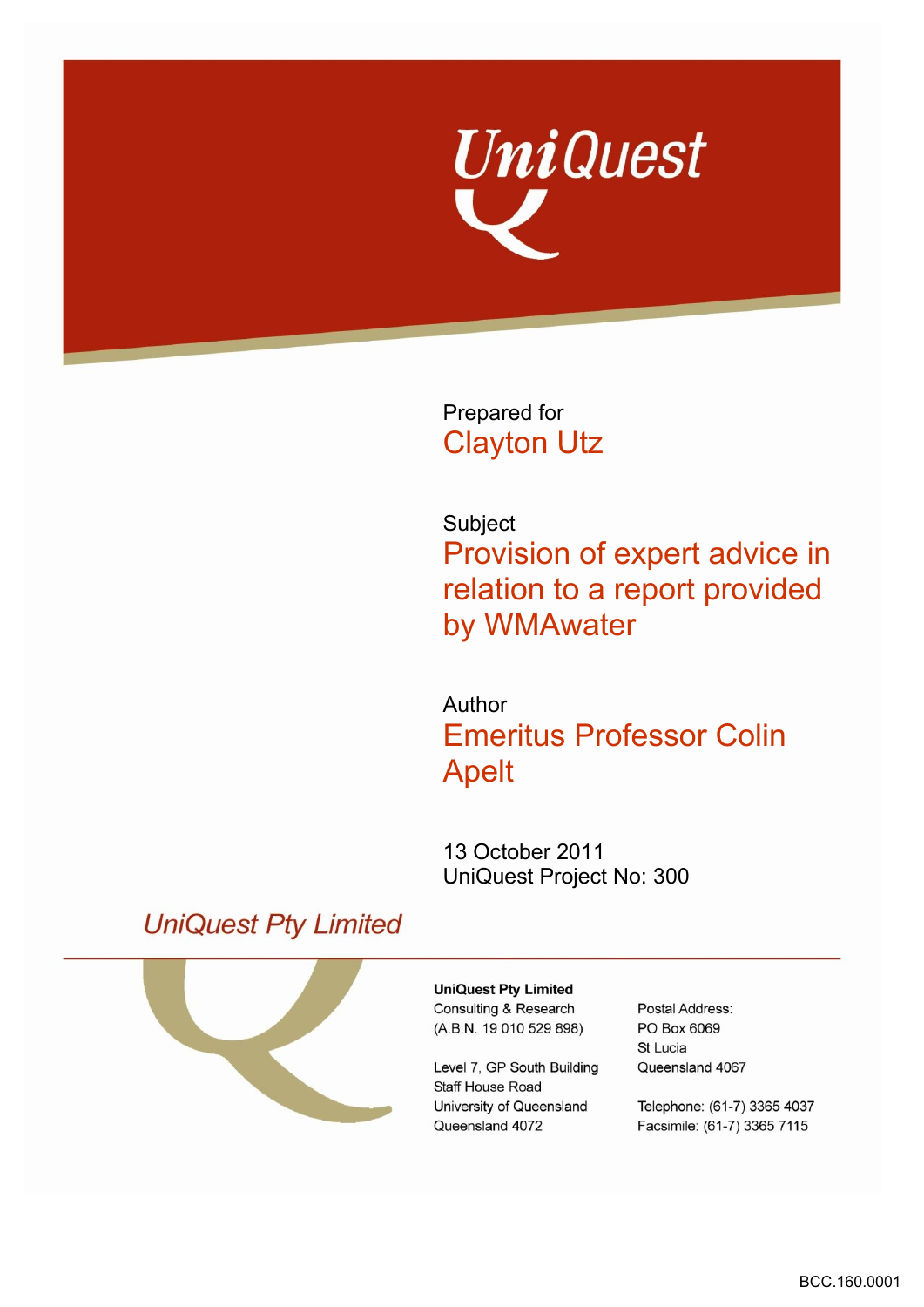## **Title**

Provision of expert advice in relation to a report provided by WMAwater

## **Author's Declaration**

This report has been prepared in accordance with UniQuest's Quality Management System, which is compliant with AS/NZS ISO 9000:2000.

The work and opinions expressed in this report are those of the Author.

Signed by Emeritus Professor Colin Apelt



Author signature UniQuest Project No: **C00300** 

Signed for and on behalf of UniQuest Pty Limited



………………………………………………………… Gary Heyden – General Manager UniQuest Signatory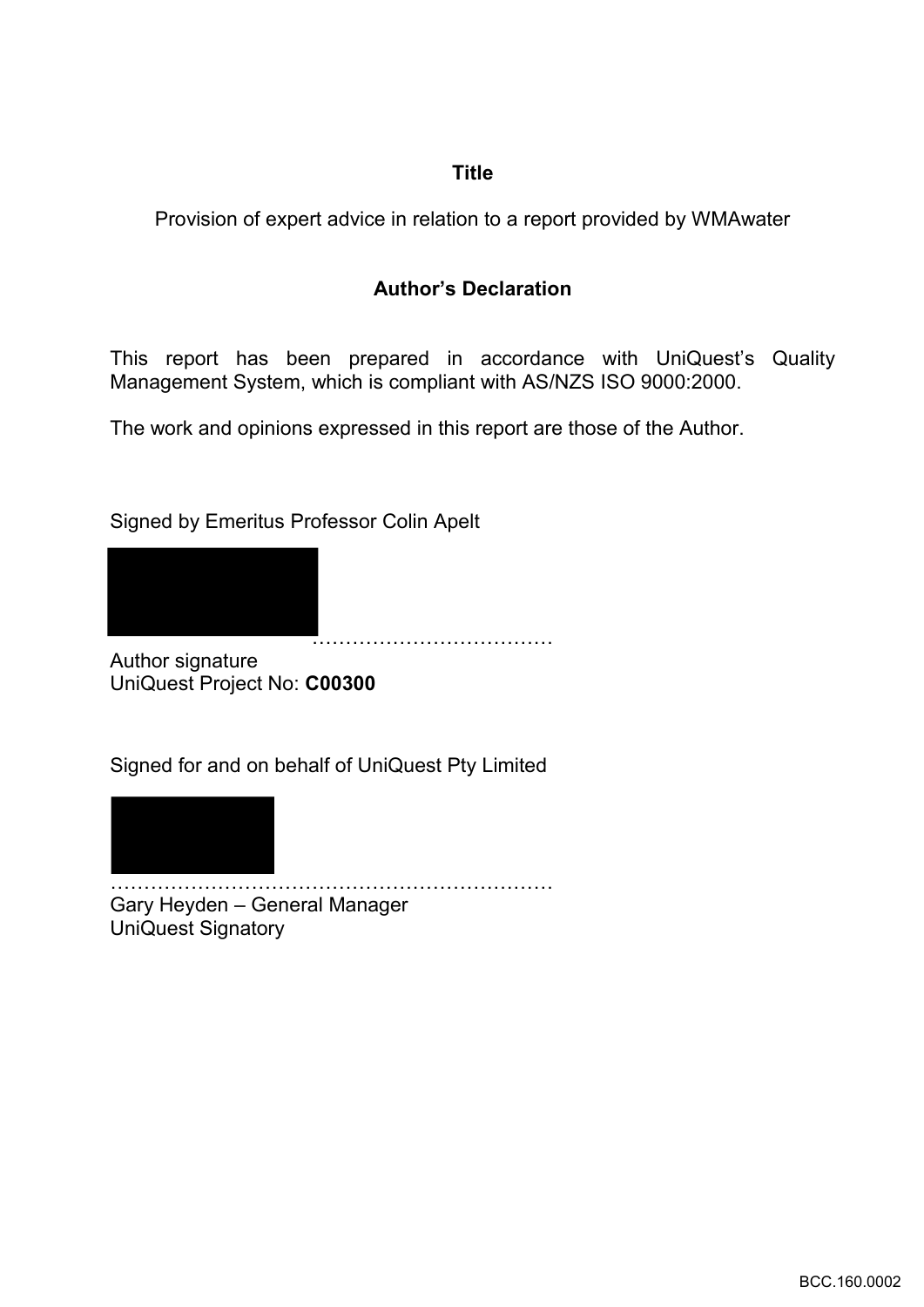## **TABLE OF CONTENTS**

| $1_{-}$ |                                                                                                                                    |  |
|---------|------------------------------------------------------------------------------------------------------------------------------------|--|
|         | 2. REVIEW RESPONSE - PART 1; DETERMINATION OF THE Q100 FLOOD LINE  3                                                               |  |
|         |                                                                                                                                    |  |
|         | 2.2 Analyses required - Generation of the best possible homogeneous data set for                                                   |  |
|         | 2.3 Analyses required - Generation of estimates for post-dams conditions 4                                                         |  |
|         |                                                                                                                                    |  |
|         | 3. REVIEW RESPONSE - PART 2; METHODOLOGY USED IN WMAWATER REPORT<br>FOR ARRIVING AT THE ESTIMATE OF 1% AEP FLOOD FLOW AND LEVELS 6 |  |
|         | 3.1 Summary of methodology used in report for arriving at the estimate of 1% AEP                                                   |  |
|         | 3.2 Notes and comments on the methodology for arriving at the estimate of 1% AEP                                                   |  |
|         | 4. REVIEW RESPONSE - PART 3; EXTRACTS FROM WMAWATER REPORT WITH                                                                    |  |
|         |                                                                                                                                    |  |
|         |                                                                                                                                    |  |
|         |                                                                                                                                    |  |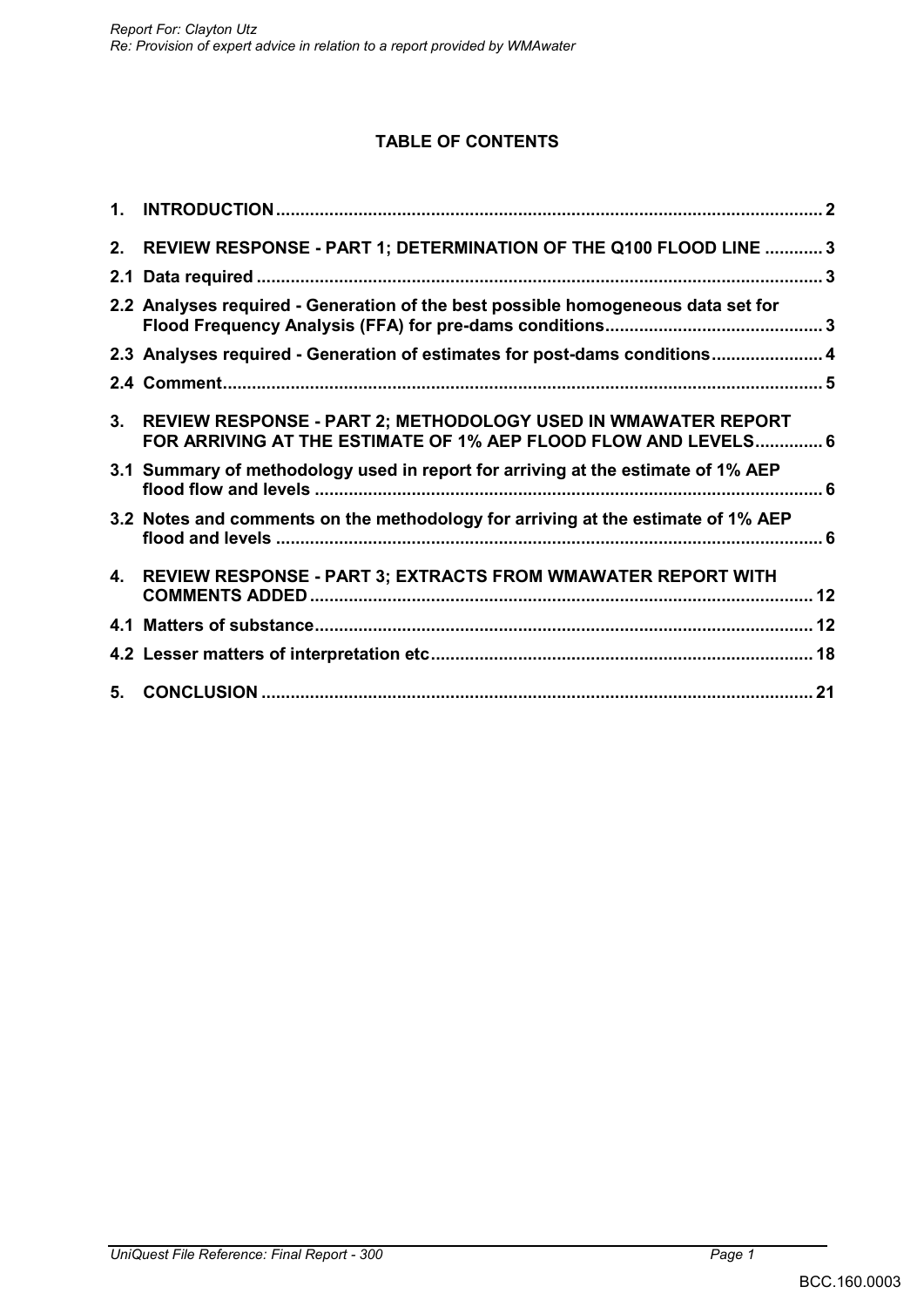## **1. INTRODUCTION**

Clayton Utz, advising Brisbane City Council with reference to the Queensland Floods Commission of Enquiry (The Commission), asked UniQuest Pty Ltd to engage Professor Apelt to provide expert advice in relation to a report prepared by WMAwater for The Commission with the title, "*BRISBANE RIVER 2011 FLOOD EVENT – FLOOD FREQUENCY ANALYSIS FINAL REPORT SEPTEMBER 2011'* .

As part of this advice, Clayton Utz requested that Professor Apelt prepare a list of the enquiries and investigations that, in his view, ought to be completed prior to any determination of the Q100 flood line following the January 2011 event.

This report consists of three main parts:

- The material of the first part, Section 2, provides the response by Professor Apelt to the request for a list of the enquiries and investigations that, in his view, ought to be completed prior to any determination of the Q100 flood line following the January 2011 event.
- The second part, Section 3, provides a summary of the methodology used in the WMAwater report for arriving at the estimate of 1% AEP flood flow and levels together with discussion of this methodology.
- In the third part, Section 4, some particular parts of the WMAwater report are discussed in more detail.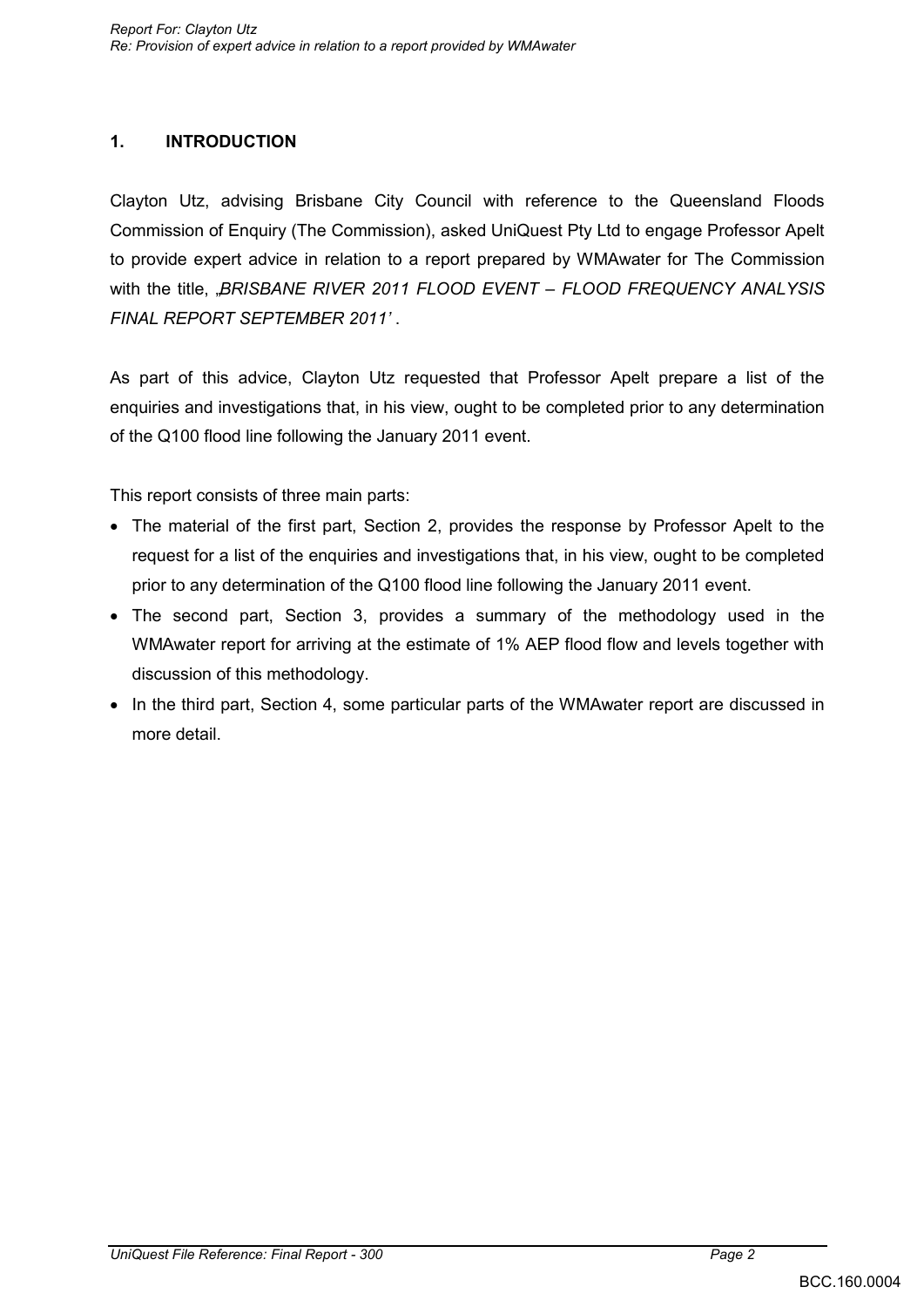### **2. REVIEW RESPONSE - PART 1; DETERMINATION OF THE Q100 FLOOD LINE**

The following material has been prepared in response to the request by Clayton Utz for Professor Apelt to prepare a list of the enquiries and investigations that, in his view, ought to be completed prior to any determination of the Q100 flood line following the January 2011 event. This work has been carried out in a limited time frame and without the opportunity for discussion with colleagues. Consequently, it is not guaranteed to be a final or complete list and it must not be taken as the detailed specification of work to be done.

### **2.1 Data required**

All the data from the January 2011 flood event for the whole of the Brisbane River system catchment must be gathered, checked and assessed for accuracy: – rainfall; all flood levels, not just peak levels; all flood flows, not just peak flows; Moreton Bay tidal data; catchment conditions prior to the event. This will require all sources to share freely the data they have so that an archive can be created of all data including information about accuracy and plausible bounds. This archive must be accessible to all, without restriction.

An accurate digital terrain model must be generated for all areas likely to be flooded in extreme flood events. This will require

- (i) Topographic survey of areas above dry weather water level
- (ii) Bathymetric (stream bed and banks below water level) survey for the whole of the Brisbane River from the "mouth", including the parts of Moreton Bay that can influence river heights during extreme flood events, up to Wivenhoe Dam and for the major tributaries.

Sediment characteristics must be measured for the same extent of the system for which the bathymetric survey data is required.

## **2.2 Analyses required - Generation of the best possible homogeneous data set for Flood Frequency Analysis (FFA) for pre-dams conditions**

The generation of the best possible homogeneous data set for Flood Frequency Analysis (FFA) for pre-dams conditions requires the assessment of:

- (i) how changes to the Brisbane River, especially those downstream from the Port Office Gauge, have affected flood levels;
- (ii) the peak flow of each flood.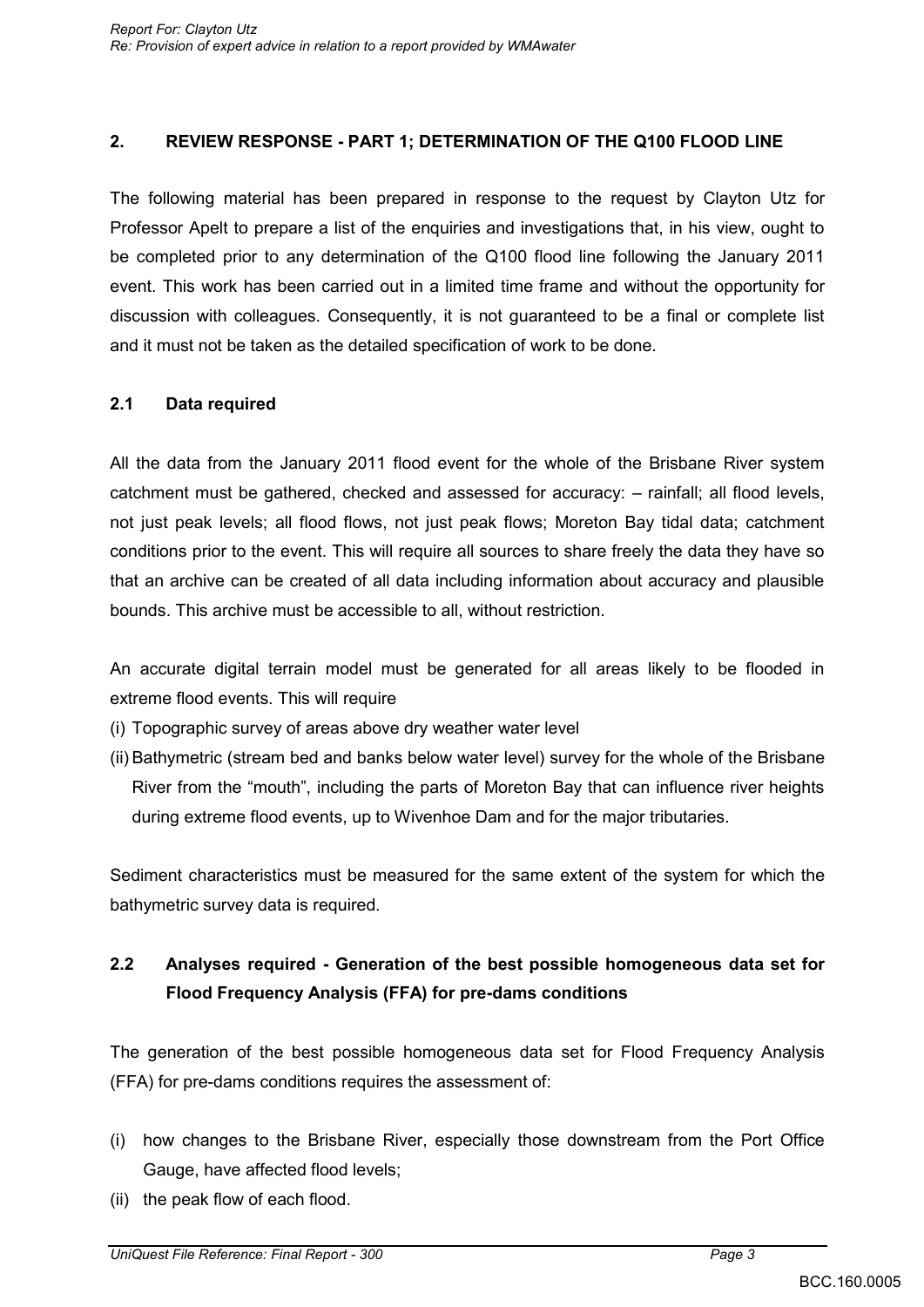- A much more detailed analysis will be required than those that have been done to date.
- It will be necessary to develop appropriate hydrodynamic models of the Brisbane River to simulate the conditions that existed at the times of historic floods and to use them in conjunction with appropriate hydrologic models to produce estimates of flood flows consistent with the recorded / reported rainfalls and flood levels for each event.
- The models should then be used to produce estimates of the flood levels for the River system in its present state but excluding the Wivenhoe and Somerset Dams.
- Because the data available is limited in detail and accuracy it will be necessary to generate "best estimates' and "plausible bounds' for each historic flood event.
- The estimates of flood flows produced by this process can then be used for FFA.
- The FFA should be done with the best estimates' and repeated using the two sets of "plausible upper bounds" and "plausible lower bounds".
- The estimates of flood levels for the River system in its present state should be used to produce or extend rating curves for key locations.
- The rating curves should show the curve corresponding to the "best estimate' and also the "plausible upper bound' and "plausible lower bound'.

### **2.3 Analyses required - Generation of estimates for post-dams conditions**

The effects of morphological (river bed level and cross section) changes due to sediment erosion and deposition during flood events must be studied for a range of flood magnitudes to determine what effects they can have on flood levels.

 The model for simulating the expected operation and effects of Wivenhoe and Somerset Dams on flood flows, and associated data, should be independently peer reviewed.

The design hydrology must be determined for a range of Annual Exceedance Probabilities (AEPs), not just for 1% AEP. A Monte Carlo or similar type analysis will be required.

This analysis must take into account the observed variability:

- (i) in temporal and spatial patterns of rainfall and the associated variability in relative timings of inflows from the dams and downstream tributaries;
- (ii) in the correlations between event occurrences;
- (iii) in losses; and
- (iv) in reservoir drawdown.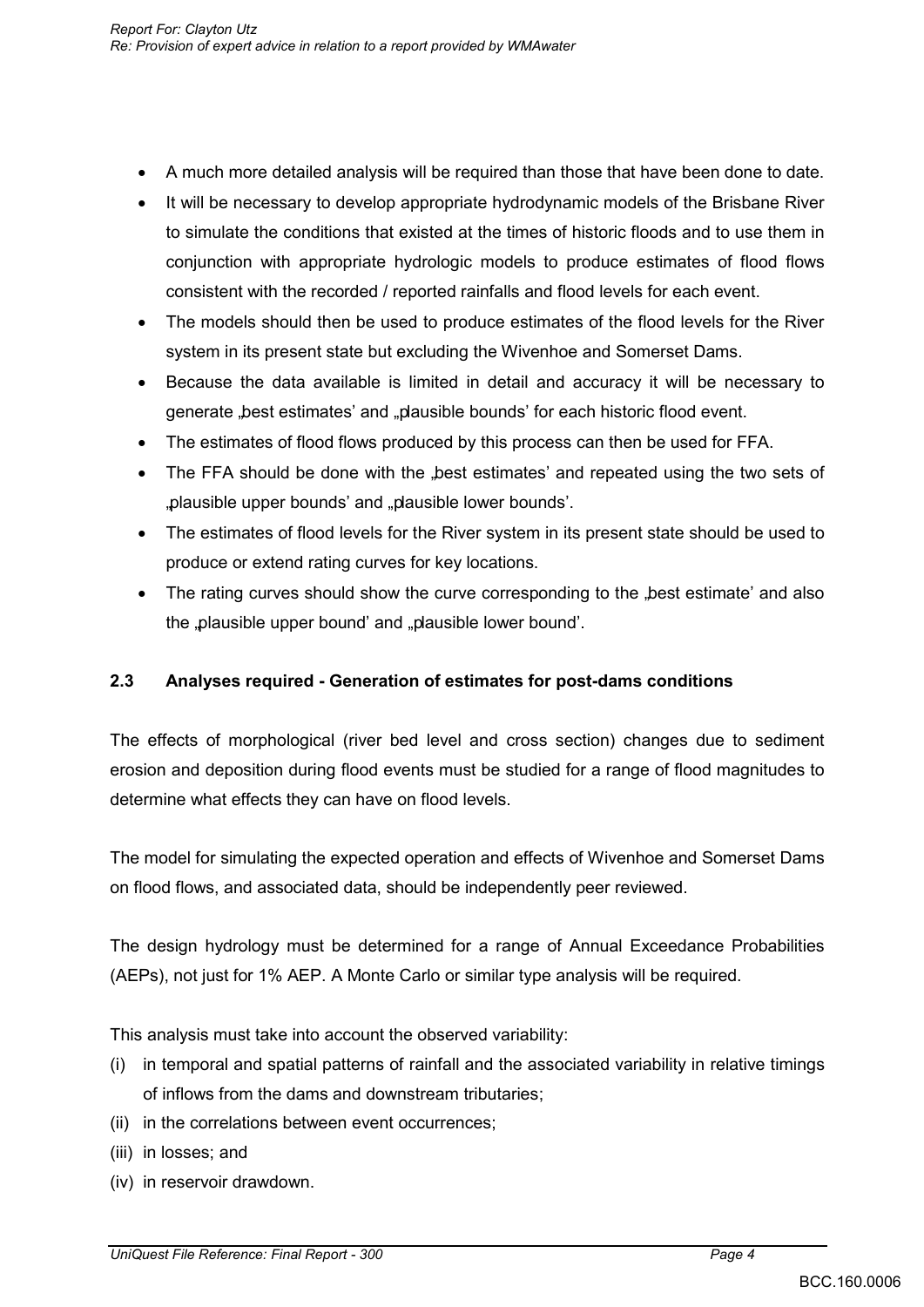An appropriate hydrodynamic model must be used to estimate the flood levels along the Brisbane River for the flood events that have been determined for the range of AEPs. When this is being done the effects of tidal variation on flood levels in the estuarine zone must be taken into account. This will require a Monte Carlo type analysis to examine the joint probabilities of flow rates and sea levels in Moreton Bay caused by tidal action and storm surge.

### **2.4 Comment**

 Section 2.3 calls for analysis of a range of AEPs, not just of the1% AEP. It is acknowledged that the full set is not required for "determination of the Q100 flood line'.

 Nevertheless it is essential for a complete Flood Risk Management analysis for the area of Brisbane and for the whole of the Brisbane River system affected by flooding from the Brisbane River and its tributaries to be carried out.

 It is essential to move from the "Q100 mentality" and to adopt a risk management approach in line with National Flood Risk Advisory Group (NFRAG) and other relevant guidelines. The risk management approach will require a detailed assessment of the benefits and costs of a full range of flood mitigation options for the full range of Annual Exceedance Probability flood events.

 It will be most efficient for the full set of analyses to be done at the same time, rather than in a "piecemeal" approach.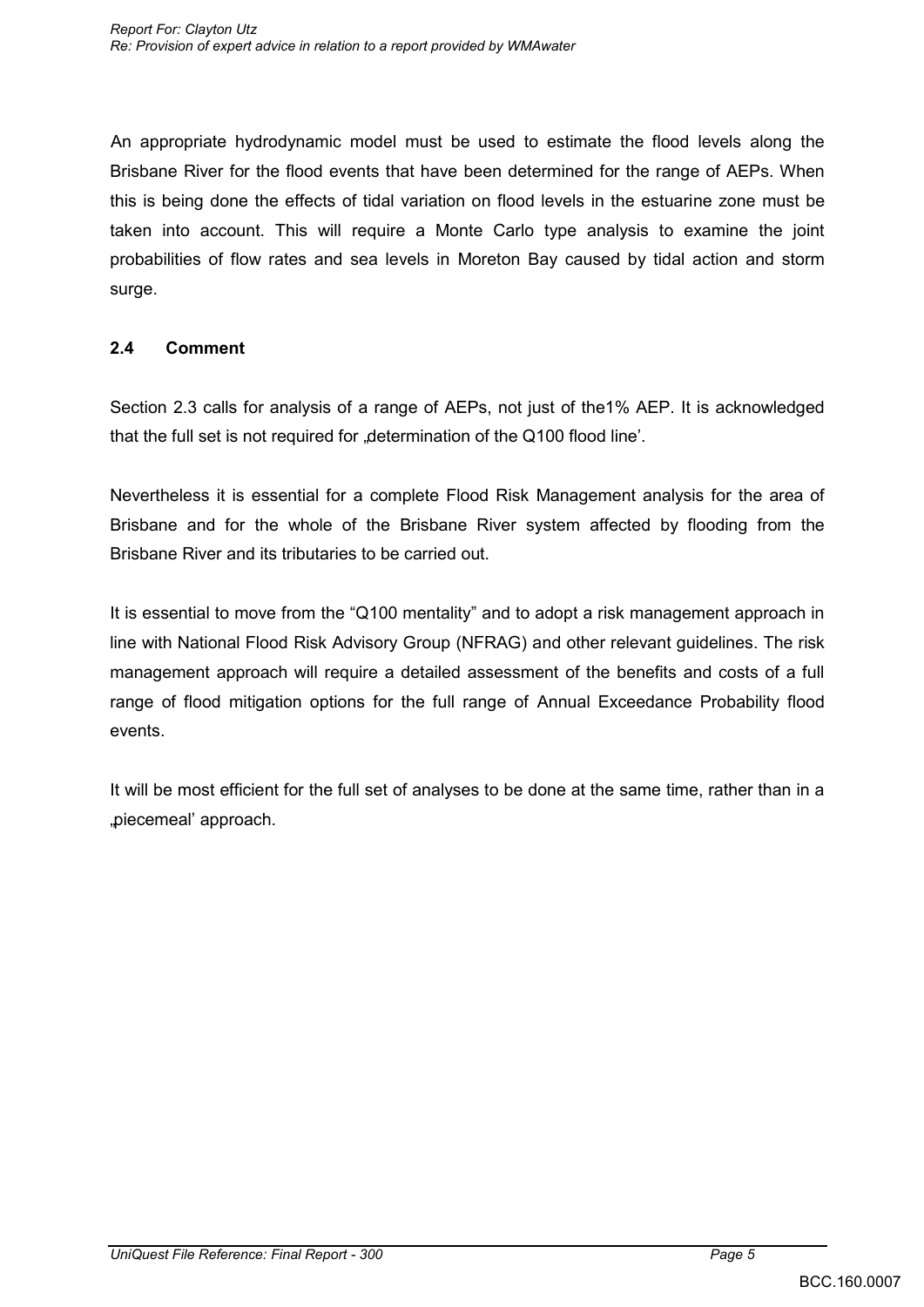## **3. REVIEW RESPONSE - PART 2; METHODOLOGY USED IN WMAwater REPORT FOR ARRIVING AT THE ESTIMATE OF 1% AEP FLOOD FLOW AND LEVELS**

This part of the report provides a summary of the methodology used in the WMAwater report "*BRISBANE RIVER 2011 FLOOD EVENT – FLOOD FREQUENCY ANALYSIS FINAL REPORT SEPTEMBER 2011'* for arriving at the estimate of 1% AEP flood flow and levels together with discussion of this methodology.

Comments by Professor Apelt on some aspects of the report are presented below. Where References are cited the number of the Reference is that used in the WMAwater report named above. Unless stated otherwise, Figure numbers, etc are those from that report. Wherever anything in what follows is attributed to "the author", this refers to Professor Apelt.

## **3.1 Summary of methodology used in report for arriving at the estimate of 1% AEP flood flow and levels**

- A rating curve is developed at the Port Office/City Gauge (see Note a).
- A Flood Frequency Analysis is done for the Port Office/City Gauge for the No Dams case to give an estimate of 13000m<sup>3</sup>/s for the 1% AEP flood at the Port Office/City Gauge for the No Dams case (see Note b).
- A plot of peak flows at the Port Office/City Gauge versus peak flows for the No Dams case is constructed, Figure 3 (see Note c).
- The "relationship' in this plot is used directly to derive the estimate of the 1% AEP flood at the Port Office/City Gauge, 9500  $m^3/s$ , as a ratio of the 1% AEP flood at the Port Office/City Gauge for the No Dams case (see Note d).
- A flood profile is calculated, starting from a level of 4.32 m AHD at Port Office/City Gauge to produce a profile of 1% AEP flood levels. The profile is produced after adjusting the MIKE 11 model results to match the observed data when it was used to reproduce the 2011 data (see Note e).

## **3.2 Notes and comments on the methodology for arriving at the estimate of 1% AEP flood and levels**

- a. This involves estimates of what the levels of historic floods would have been in the river in its present state, allowing for effects from lowering of the bar and of dredging along the river.
	- i. The effect of bar lowering is estimated at 0.4 m and this is applied to *all* floods.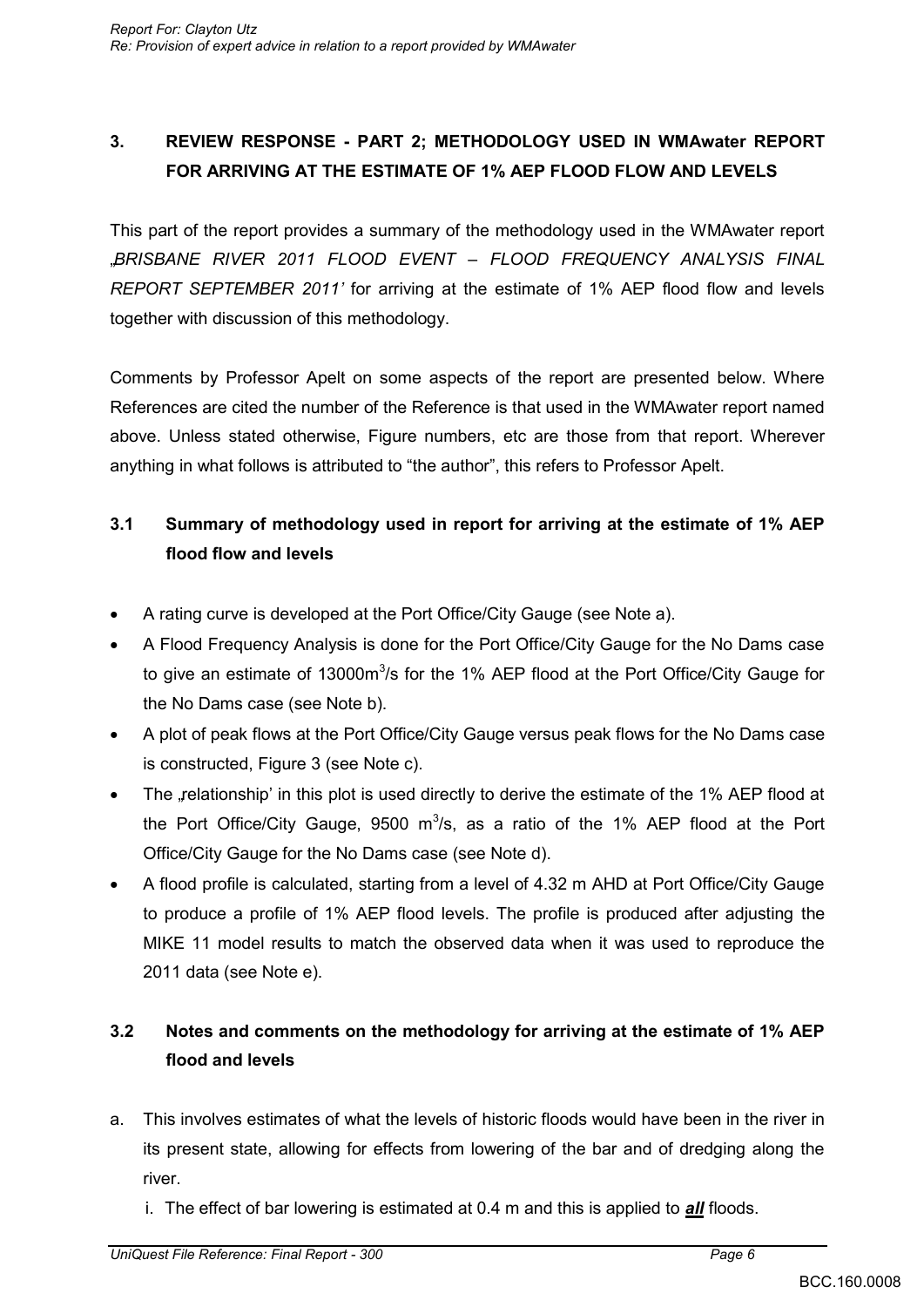- ii. The effect of river dredging is estimated at 1.52 m and this is applied to *all* floods.
- iii. For cases where both <sub>"c</sub>orrections are to be applied they are simply added for **all** floods.

Briefing material provided to the Independent Review Panel (by BCC officers from City Design) during its work in 2003 included the assessment of evidence on effects of the dredging of the river; "This suggests that small floods reduced by 1.52 m but little effect on large floods". It is noted here that the description , river dredging' does not encompass all of the changes – river training and reclamation of some tidal flats were involved also.

These estimates are taken directly from Reference 17 except for differences in two cases (detailed below in section 4.1). They are gross approximations. Further, their magnitudes are open to question; the briefing of the Review Panel included the advice that Bureau of Meteorology (BoM) provided a chart relating Moggill Alert to Brisbane City Alert "to show that the adjustment of pre-dredging levels should only be by 0.6 m rather than 1.8 m assumed in the December 1999 review" with the comment "This raises the estimate of the 1893 flood and all nineteenth century floods above those assumed in December 1999." The author quotes this comment, not to endorse the inferences about the magnitude of the nineteenth century floods, but solely to emphasise the point that, to his knowledge, there has never been a clear consensus about these matters.

The Independent Review Panel was briefed in 2003 on the uncertainties associated with any attempt to establish a rating curve for the Port Office site. It was obvious that it would not be possible to investigate this matter with sufficient thoroughness to establish a best estimate of a rating curve and its error bounds for the Port Office in the time available - approximately five weeks. In fact, there was insufficient time even to assess whether a rating curve **could** be developed that would be sufficiently reliable for the purpose of flood frequency analysis (FFA). In these circumstances, the Panel accepted the decision by Sinclair Knight Merz (SKM) to use the combined record from the gauges at Savages Crossing, Lowood and Vernor, referred to as "Savages Crossing" as the key site for FFA (Reference 20, para 4.2).

In further discussion of this matter in Section 4.1 the author"s comments on paragraphs 148 and 149 of the WMAwater report warn that substantial margins of uncertainty about the rating curve at the Port Office may persist even after the extensive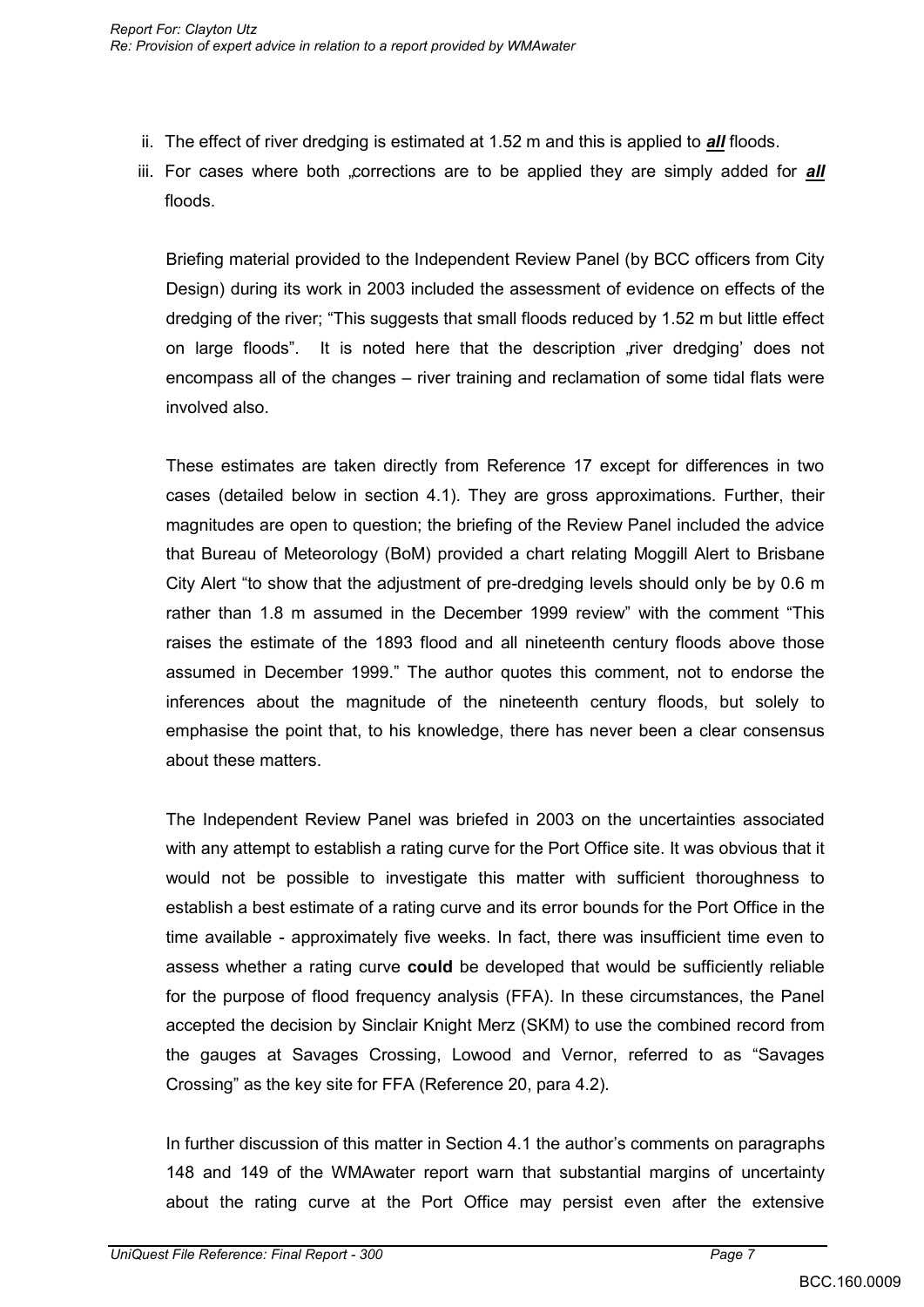investigations have been completed, such that it may remain insufficiently reliable for use as the key site for FFA.

There have been several attempts to produce a rating curve for the Port Office/City Gauge for the No Dams case. There is no real consensus. As just one example, in an email to Ken Morris of Brisbane City Council dated 12 August 2003, Peter Baddiley of BoM provided a rating curve that is linear.

The writer acknowledges that persons involved in discussions about these matters in 2003 may have "moved on' from the views they held then. Nevertheless, the fact remains that most of the material used to produce the rating curve at the Port Office used in the WMAwater report (Figure 8), continues to have substantial uncertainties.

- b. The results of the FFA are not greatly different from those from previous studies.
	- i. The SKM study of 2003 estimated Q100 pre-dams at the Port Office/City Gauge to be in the range from 11000 to 13000  $\mathrm{m}^3$ /s and adopted 12000  $\mathrm{m}^3$ /s.
	- ii. WMA gives results in Table 10 produced with GEV and LP3. As the number of larger floods omitted from the FFA increases, the results from GEV give progressively smaller estimates for Q100 (as would seem reasonable) whereas three of the estimates of Q100 from LP3 are virtually the same and the one for the case when five of the largest seven floods are omitted is the largest of all at 16610  $m^3/s$ . This is counter-intuitive. This suggests that the GEV estimates should be preferred, not averaged with LP3 estimates. If the estimate for Q100 is based on GEV alone it becomes 12130  $m^3/s$ .
	- iii. The similarity in the estimates of Q100 produced by all of these FFAs gives little ground for comfort because they all suffer from the fact that most of the data are estimates of flows of uncertain accuracy, especially in the cases of most of the large floods.
- c. It is not clear how Figure 3 was created. The plotted points are somewhat scattered. The data point identified as "SKM 2011' presumably was produced with the faulty Version 1 of MIKE11 since the only references for 2011 listed for SKM are No 35 (24 June 2011) and No 36 (11 March 2011), whereas the review that led to the production of the improved Version 2 of MIKE11 was carried out between 27 June and 5 July 2011 as described in the WMAwater report *'Review of Hydraulic Modelling Final Report 28 July 2011'*.

The author is not convinced by the approach adopted to produce the data points in Figures 2 and 3 for the January 2011 flood event. In paragraph 64 of the report it is stated that "the 2011 event has a peak inflow of 11000  $\mathrm{m}^3$ /s (WMA) and 11150  $\mathrm{m}^3$ /s (Seqwater)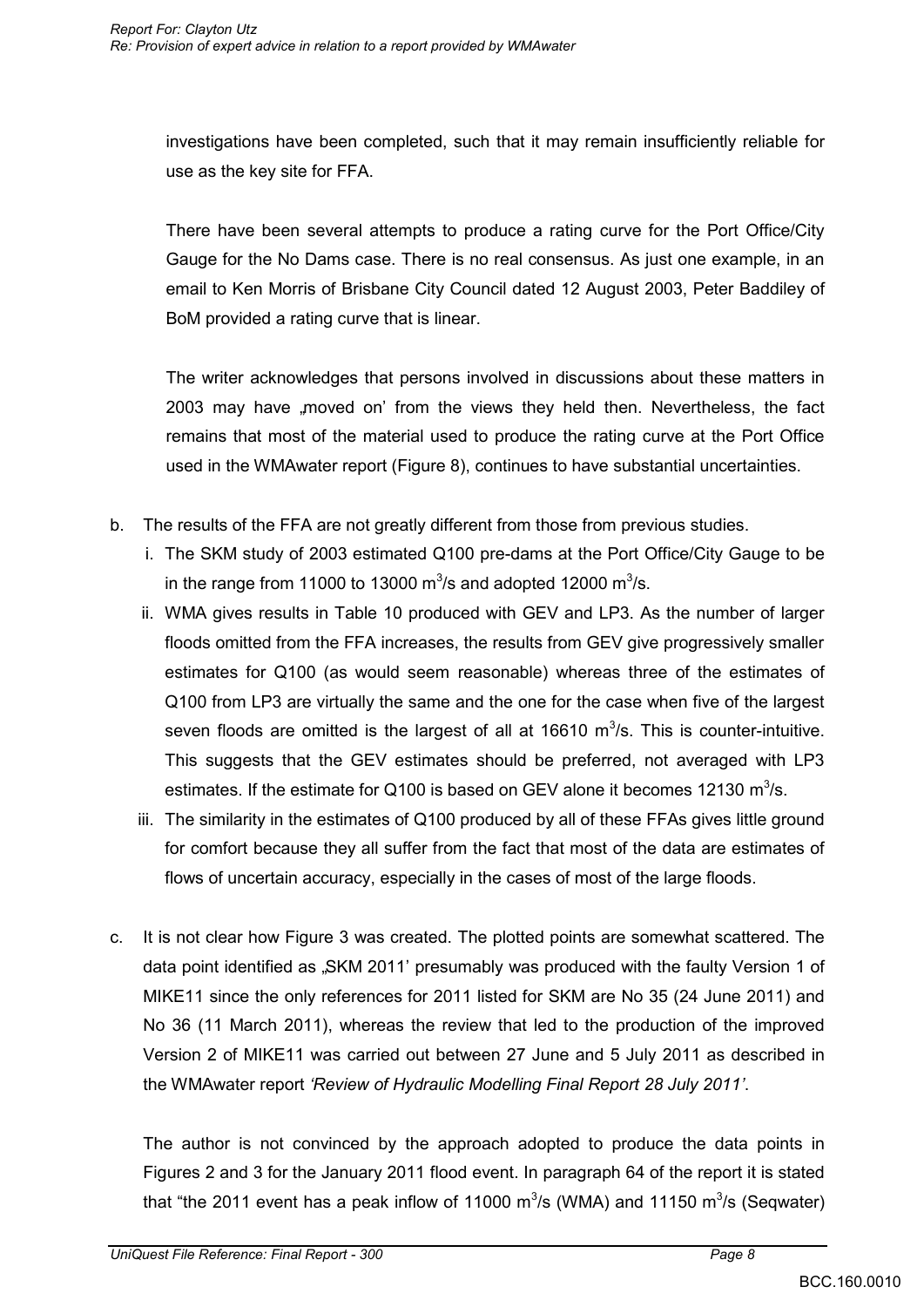and a peak discharge of 7500  $\mathrm{m}^3$ /s (giving a reduction of 32-35%)." This completely overlooks the complexity of the event in that there were two peak inflows approximately 29 hours apart.

- The first peak inflow was **10095** m<sup>3</sup>/s at 08:00 on 10 January. At that time the outflow was 1944 m<sup>3</sup>/s; it increased slowly to 2087 m<sup>3</sup>/s at 15:00; then more rapidly to 2695 m<sup>3</sup>/s at 20:00; then slowly to 2753 m<sup>3</sup>/s at 08:00 on 11 January; it then increased rapidly to 7464  $m^3/s$  as the second peak inflow arrived.
- The minimum inflow between the peaks was 3594  $\mathrm{m}^3$ /s at 02:00 on 11 January At that time the outflow was  $2721 \text{ m}^3/\text{s}$ , the dam level was 73.35 m AHD and the storage was 1,977,862 ML or 169.8% of FSV. The storage at FSL of 67.00 m AHD is 1,165,000 ML.
- From all of this one could argue that the attenuation of the first peak was 73.1%, corresponding to the peak outflow being 26.9% of peak inflow i.e. **2721/10095.** Even if one uses the initial objective of limiting outflow to 4000  $\mathrm{m}^3$ /s the attenuation would have been 60%, corresponding to the peak outflow being 40% of peak inflow.
- The second peak inflow was 11561 m<sup>3</sup>/s at 13:00 on 11 January. The peak outflow rose to **7464**  $m^3$ /s by 19:00 on the 11<sup>th</sup>. This gives an attenuation of 35.4%, corresponding to peak outflow being 64.6% of peak inflow. (WMA has 32-35%). But the dam was at 170% of FSV at the start of this second peak inflow.

**The author does not consider that it is appropriate to use this figure of approximately 35% in isolation, ignoring the complexity of the event, as somehow representative of the attenuating effects of the dam. It is particularly of concern that no account appears to have been taken of the fact that a large proportion of the flood storage compartment was already used up when the second inflow peak began to arrive.** 

 Note: the figures used in the above discussion are taken from the Seqwater Report (Reference 26).

d. The 1% AEP peak flow at the Port Office/City Gauge is estimated by using directly the result calculated by SKM 2011 (see comment above in Note c). This gives for the Port Office/City Gauge a post-dams peak flow of  $9500 \text{ m}^3$ /s versus a pre-dams peak of 13000  $m<sup>3</sup>/s$ . So 9500  $m<sup>3</sup>/s$  is adopted for the 1% AEP peak flow at the Port Office/City Gauge. The author has severe reservations about this .conclusion'. The WMAwater report justifies this choice in paragraph 132 with "Using Figure 3 without applying any weight to the 2011 event a value of 9000  $\mathrm{m}^3$ /s is obtained as the post dam (Wivenhoe and Somerset dams)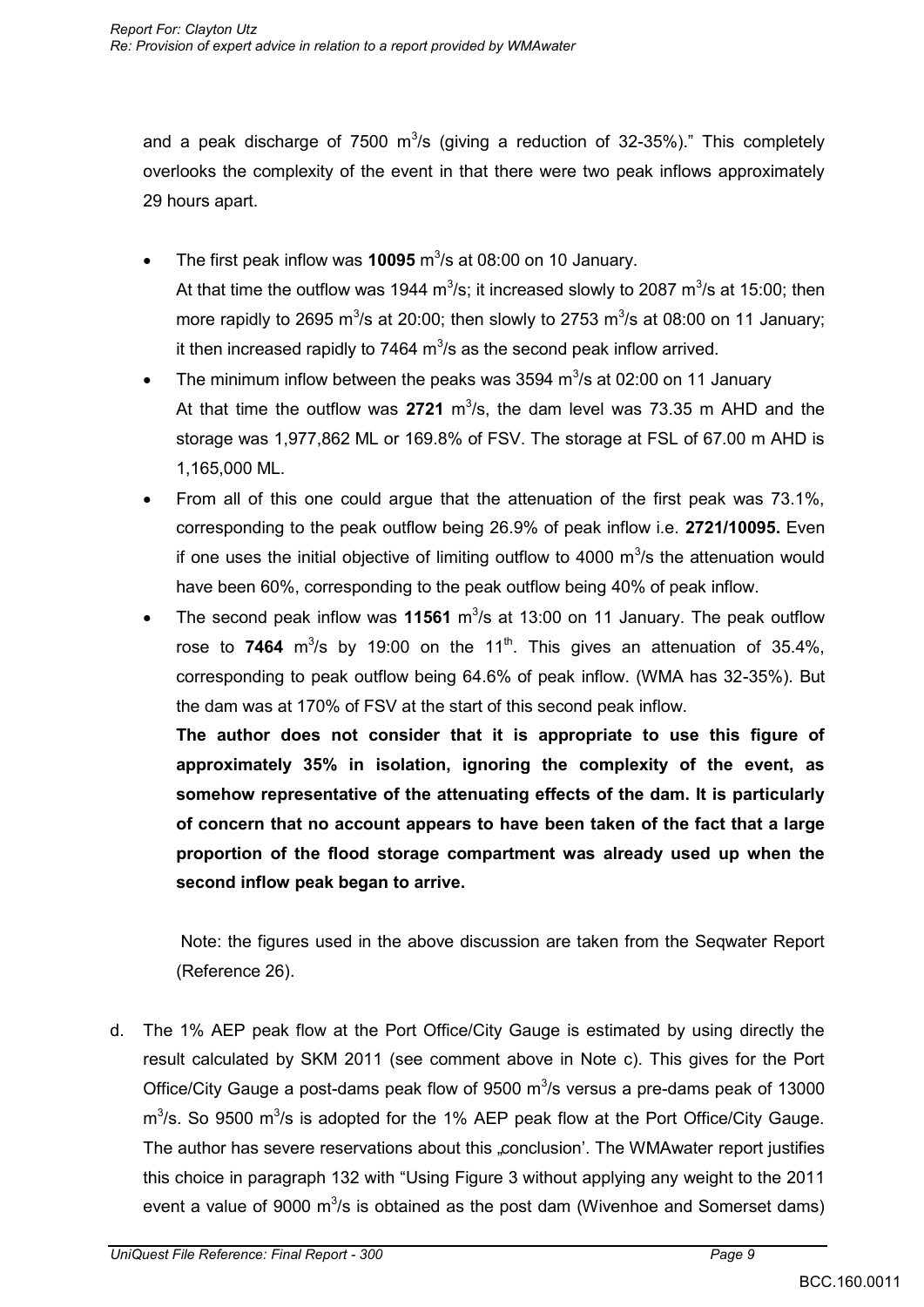flow. The 2011 data provides the only real data point on the performance of the dam and suggests a post dam flow of 10000 m<sup>3</sup>/s using WMAwater's estimate and 9500 m<sup>3</sup>/s using SKM's estimate. On the basis of these three datasets a post dam flow of 9500  $m^3$ /s was adopted."

If, for example one were to adopt 12130  $m^3/s$  as the pre-dams 1% AEP peak flow at the Port Office/City Gauge and use the "estimation line" in Figure 3, the estimate of the postdams 1% AEP peak flow becomes approximately 8300  $\text{m}^3$ /s.

But, the author has a fundamental difficulty with the application of one specific result for a particular event (that may or may not be "typical') to convert a value obtained by statistical analysis to give another value and to treat that derived value as having statistical significance. There seems to some problem in the logic of that process. Further, it ignores the fact that the event from which the conversion multiplier is taken was unusual in that the inflow to Wivenhoe was double peaked. This is discussed further below. It also makes no allowance for the different combinations of flows from Wivenhoe and from the tributaries downstream from the dam.

The author considers that it is not appropriate to use one specific flood event as the basis for the estimate of the attenuation achieved by the dams that is to be incorporated in the estimate of the 1% AEP post-dams peak flow. The 1% AEP post-dams peak flow is a statistical, design concept and all the variable elements that contribute to its estimation, including the attenuation of the flood peak by the dams, must be estimated by statistical processes. In brief outline, these processes should include hydrological modelling of the whole Brisbane River catchment for a number of synthetically generated 1% AEP design storm events for the pre-dams case to produce inflow hydrographs at the site of Wivenhoe Dam, in addition to the pre-dam flood hydrographs at the Port Office. The inflow hydrographs at the dam site should be run through a dam operations simulation model to generate outflow hydrographs from Wivenhoe Dam for the post-dams case. These outflow hydrographs then provide the post-dams input from Wivenhoe Dam to the hydrological model of the Brisbane River catchment downstream from the dam to produce post-dams flood hydrographs at the Port Office. The end result of this modelling will be a set of estimates of pairs of 1% AEP design flood peaks for pre-dams and post-dams conditions at several locations along the Brisbane River, including at the Port Office. The best estimate of the pre-dams and post-dams 1% AEP design flood peaks will be determined from this set of "pairs". (It is stressed that this brief outline must not be taken as a complete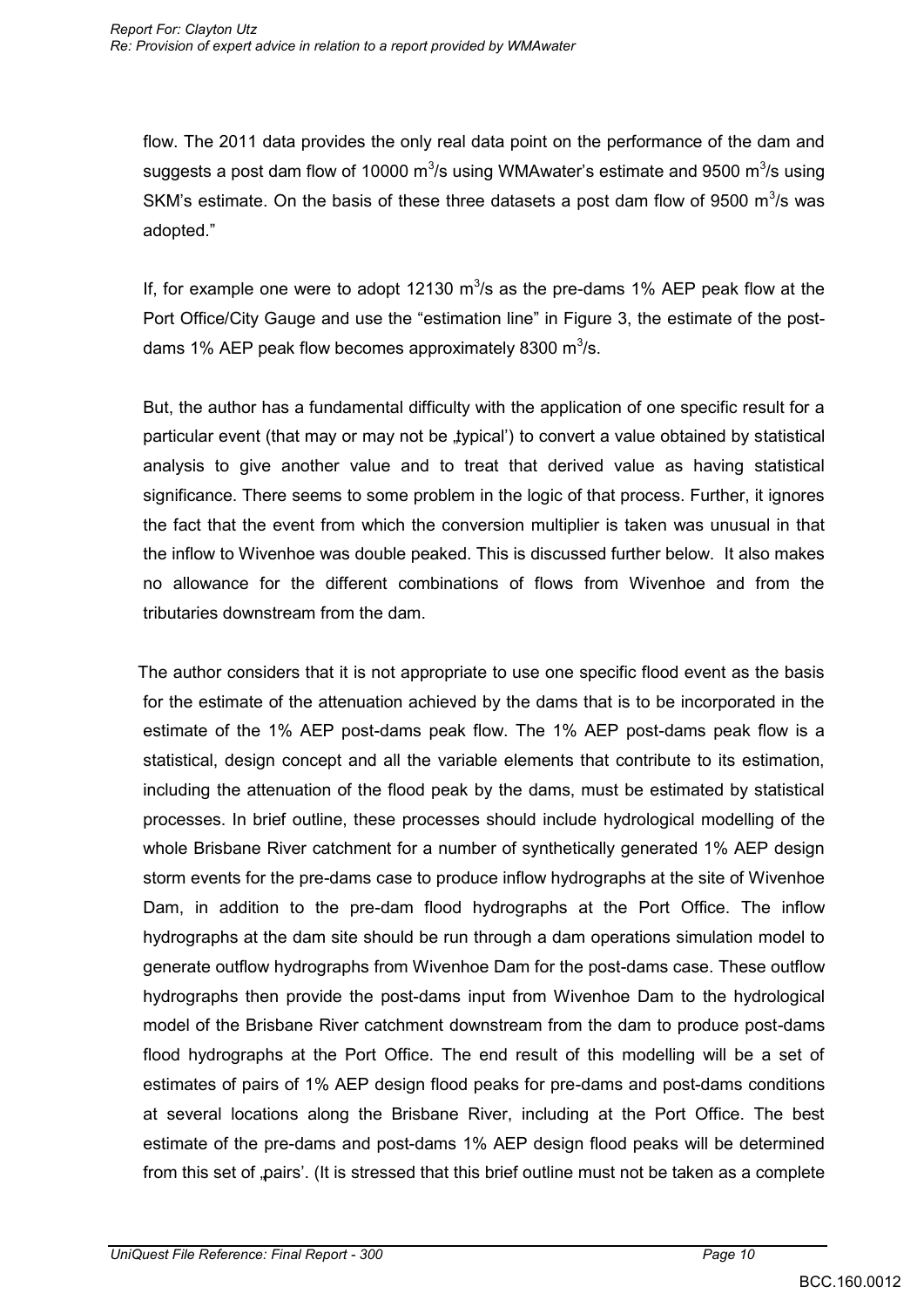specification of the work required to produce the 1% AEP design flood estimate; it is given as an indicative outline only.)

e. It is not clear how the level of 4.32 m AHD was arrived at. No detail is given on how the MIKE 11 model results were "adjusted". The resulting profile in Figure 13 looks less plausible than the "non-conforming" one produced by MIKE 11 without adjustment (see Figure 12). The profile in Figure 13 has been made to conform to figures for peak flood levels given in the Joint Flood Taskforce Report (Reference 27). However, it was stated clearly in that report that the levels were "subject to final verification". When the JFTF report was being produced, the author and another member of the Taskforce shared concerns they had about the accuracy of the flood levels given in Reference 27 for the stretch of the river from the West End Ferry to Seventeen Mile Rocks, because they seemed inconsistent with the rest of the flood profile. At the time, this was the only information available to the Taskforce and it was not feasible to have it checked during the three weeks between the first meeting of the Taskforce and the deadline for completion of the Report  $(8<sup>th</sup>$  March 2011). Floodwise Property Reports for the locations of these flood levels, downloaded in September 2011 from the BCC website, indicate that the current best estimates of many of these levels are lower than those given in Reference 27.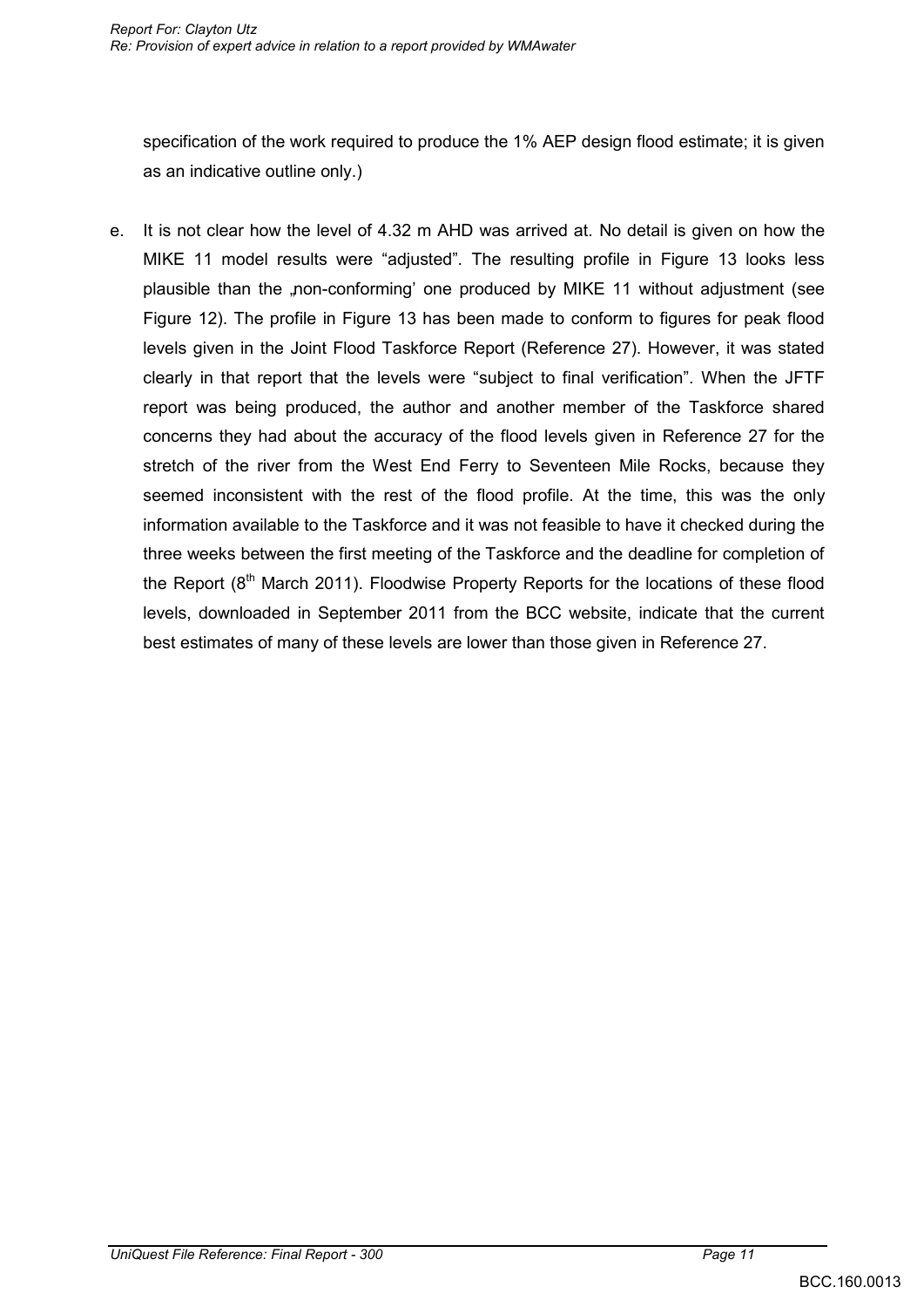## **4. REVIEW RESPONSE - PART 3; EXTRACTS FROM WMAwater REPORT WITH COMMENTS ADDED**

The numbering of paragraphs in the following is that used in the cited report. The text of each numbered paragraph is that in the Report. The Comments added are by Professor Apelt, referred to as "the author".

### **4.1 Matters of substance**

**91** Depending on the size of a particular event, rating curves can be sensitive to overbank conditions and topography. Often a change in slope is seen in the rating curve as flow enters the overbank. Future work utilising 2D hydrodynamic modelling to develop rating curves specific to a point in time needs to ensure that overbank topography is representative of the time of the event in question.

**Comment** This comment suggests that the writer of the WMAwater report believes that more investigation is needed to produce the best possible estimate of the rating curve at the Port Office.

**92** If a 2D model is developed it should use high resolution survey data (LiDAR) for current conditions. To model earlier events it would be necessary to draw upon a range of data sets including aerial photography, ortho-photo maps, 1873 and 1974 survey details.

**Comment** As for paragraph 91.

**99** The recorded stage for the 1893 flood event was 8.35 m AHD, however it is necessary to adjust this height for current conditions. Reference 17 adjusted all the recorded stages from 1864 to 1917 by 1.52m (5 feet) except for the 1893 event and assumed the discharge of this event was 14 600 m<sup>3</sup>/s. *Table 10.2 of Reference 17* presents 5 estimates of flow ranging from 11 300 to 16 990  $m^3/s$  for the 1893 event. Two of these estimates are based on velocity measurements taken during the event at Indooroopilly and Victoria Bridges (16 990 m<sup>3</sup>/s and 14 600  $\mathrm{m}^3$ /s respectively). Reference 3 (Part 3, Section 2) details problems associated with reverse flow on the inside bend making measuring flow at Indooroopilly Bridge difficult during the 1930"s and 1950"s. Reference 18 modelled the 1893 event using cross sections from 1873 and estimated the peak flow at 11 600  $\mathrm{m}^3$ /s. (Italics added)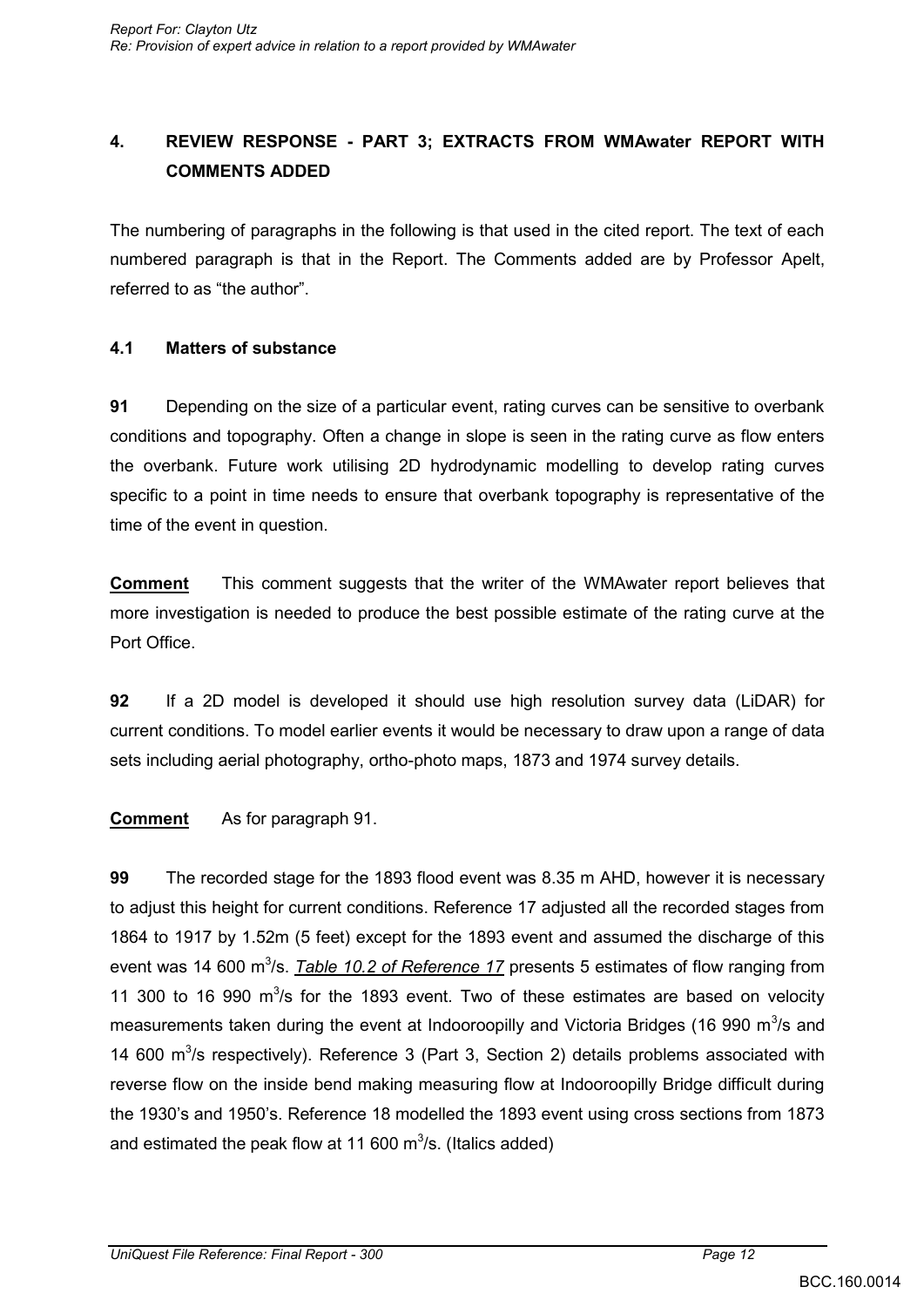**Comment** There is no Table 10.2 in Reference 17, or in Reference 18.

**119** For floods prior to 1917 the 1.52m dredging adjustment was used and for those prior to 1864 the 0.4m bar adjustment was also used. This is the same approach as used in Reference 17 other than the dredging adjustment has been applied to all events (including 1841 and 1893). For smaller events the flow adjustment used in Reference 17 was also used. For larger events the high flow rating derived as part of the current study was used (refer to Section 6.3.2).

**Comment** The blanket reductions applied to all flows are gross approximations. It will be necessary to develop appropriate hydrodynamic models of the Brisbane River to simulate the conditions that existed at the times of historic floods and to use them in conjunction with appropriate hydrologic models to produce estimates of flood flows consistent with the recorded/ reported rainfalls and flood levels for each event. The models should then be used to produce estimates of the flood levels for the River system in its present state but excluding the Wivenhoe and Somerset Dams. Because the data available is limited in detail and accuracy it will be necessary to generate "best estimates" and "plausible bounds" for each historic flood event. The estimates of flood flows produced by this process can then be used for FFA.

**120** Adjustments were made to the 1974 event to account for Somerset dam and to the 2011 event to account for both dams. Every attempt was made to make adjustments in a consistent and non contradictory manner. The adopted high flow estimates are presented in Table 7 below. It is noteworthy that the 1841, the second 1893 event and the 2011 event are essentially the same size.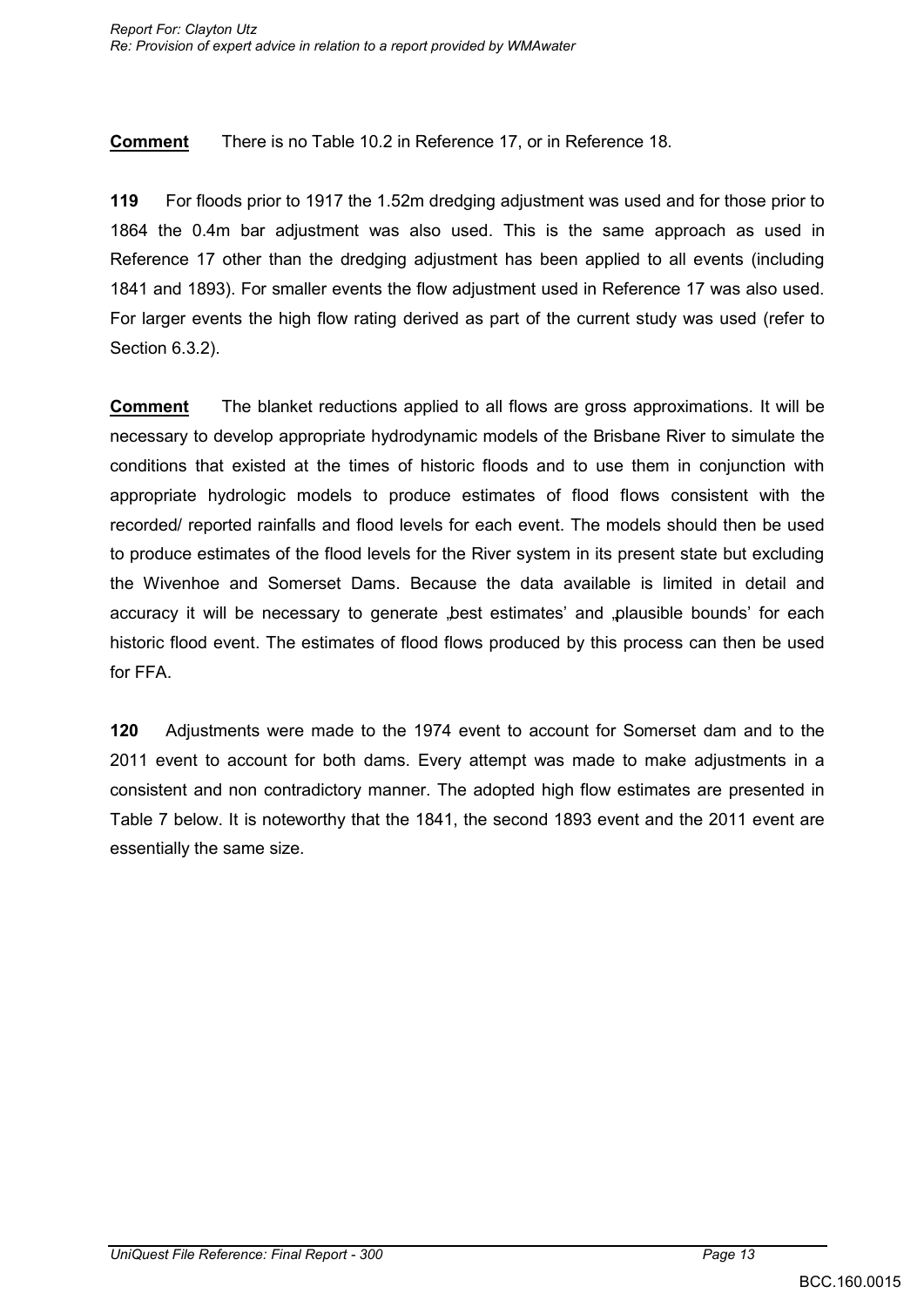| <b>Event</b> | <b>Recorded Level</b><br>(i.e. As<br>measured<br>the<br>during<br>event)<br>(mAHD) | <b>Adjusted</b><br>Level<br>$(mAHD)^*$ | <b>Adjusted</b><br>Level<br>(mAHD)<br><b>Ref 17</b> | <b>Pre Dam</b><br><b>Current</b><br><b>Conditions</b><br>Height<br>(mAHD) | <b>Pre Dam</b><br><b>Current</b><br><b>Conditions</b><br><b>Flow</b><br>(m3/s) | <b>Pre Dam</b><br><b>Current</b><br><b>Conditions</b><br><b>Flow</b><br>(m3/s)<br><b>Ref 17</b> |
|--------------|------------------------------------------------------------------------------------|----------------------------------------|-----------------------------------------------------|---------------------------------------------------------------------------|--------------------------------------------------------------------------------|-------------------------------------------------------------------------------------------------|
| 1893(a)      | $8.35^{(1)}$                                                                       | $6.83^{(1)}$                           | $8.35^{(1)}$                                        | 6.83                                                                      | 13700                                                                          | 14600                                                                                           |
| 1893(b)      | 8.09                                                                               | 6.57                                   |                                                     | 6.57                                                                      | 12600                                                                          |                                                                                                 |
| 1841         | $8.43^{(2)}$                                                                       | $6.51^{(2)}$                           | $8.03^{(2)}$                                        | 6.51                                                                      | 12500                                                                          | 14100                                                                                           |
| 2011         | 4.27                                                                               | 4.27                                   |                                                     | 6.40                                                                      | 12400                                                                          |                                                                                                 |
| 1974         | 5.45                                                                               | 5.45                                   | 5.45                                                | 5.50                                                                      | 11300                                                                          | 10364                                                                                           |
| 1844         | 7.03                                                                               | 5.11                                   | 5.11                                                | 5.11                                                                      | 10400                                                                          | 8924                                                                                            |
| 1890         | 5.33                                                                               | 3.81                                   | 3.81                                                | 3.81                                                                      | 8100                                                                           | 6972                                                                                            |
| 1898         | 5.02                                                                               | 3.50                                   | 3.45                                                | 3.50                                                                      | 7500                                                                           | 8500                                                                                            |

| Table 7: Homogeneous Data Set of Flood Levels for the Brisbane River |  |
|----------------------------------------------------------------------|--|
|----------------------------------------------------------------------|--|

\* Includes 1.52 m prior to 1917 and an additional 0.4 m adjustment for prior to 1864

**Comment** The two columns with entries in *bold italics* have been added to the Table 7 from the WMAwater Report by the author to include the corresponding data from Reference 17 for comparison. The differences between levels for 1893(a) and 1841 are explained in notes (1) and (2) below. Insufficient discussion is provided in the Report to support preference for the flow rates adopted over those from Reference 17.

- Note (1) No adjustment was applied in Reference 17. The lower level adopted in the WMAwater Report results from a lowering by 1.52 m to account for dredging.
- Note (2) Reference 17 lowered the level by 0.4 m to account for bar excavation but no adjustment was made for dredging. The further lowering is to account for dredging.

The differences between the entries in the original Table 7 of the WMAwater report and those in the extra two columns added by the author provide detailed illustration of the uncertainties associated with the rating curve at the Port Office, that has been discussed above in Section 3.2, Note a.

**127** Results from the 4 flood frequency analyses undertaken at the Port Office gauge are shown in Table 10 (for both GEV and LP3 distributions).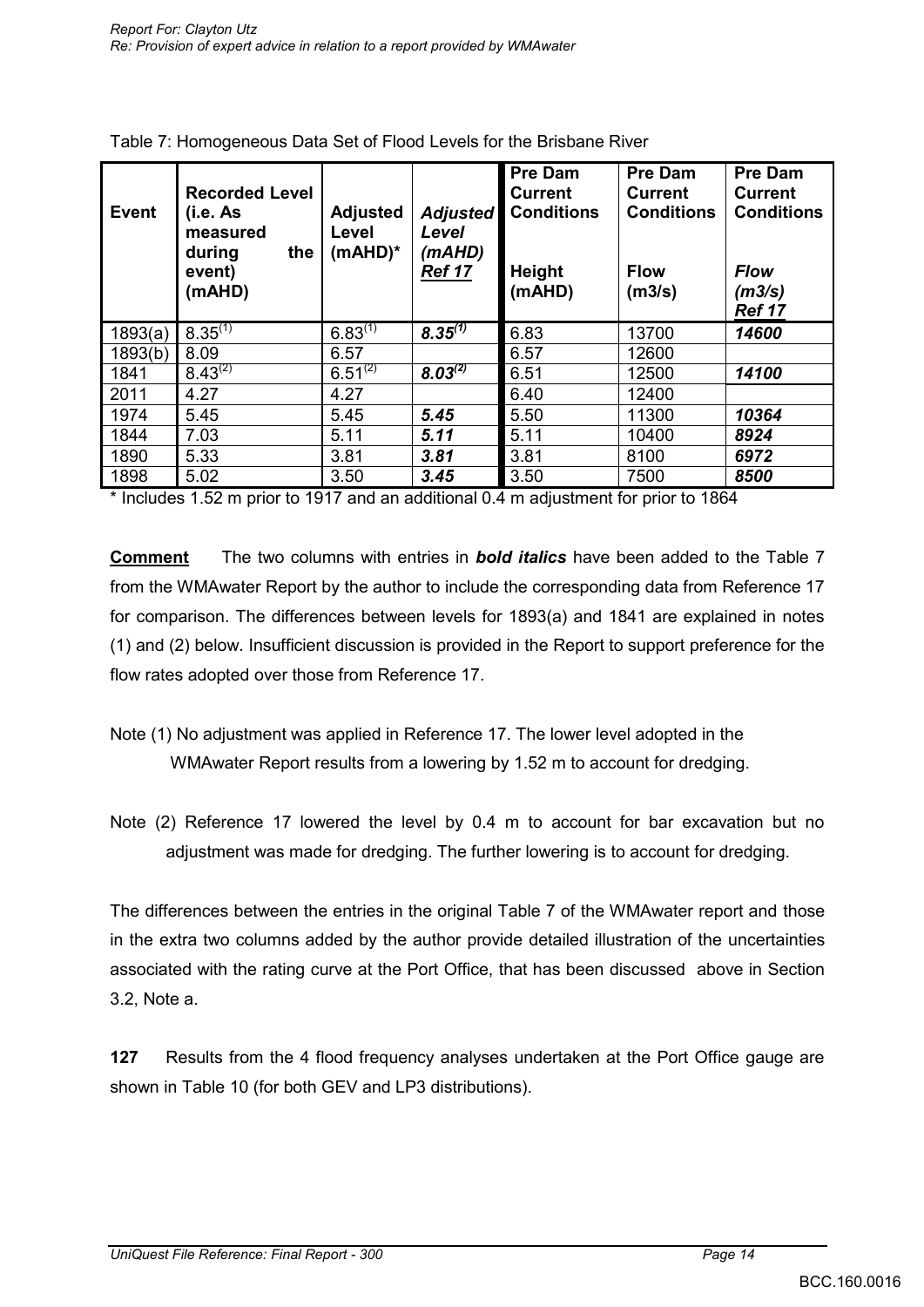| Data set/ Case         | <b>Comments</b>                         | $Q100$ (m <sup>3</sup> /s) |                 |             |
|------------------------|-----------------------------------------|----------------------------|-----------------|-------------|
|                        |                                         | <b>GEV</b>                 | LP <sub>3</sub> | <b>Mean</b> |
| 1841-2011 <sup>a</sup> | Includes all large floods               | 12 130                     | 13730           | 12930       |
| 1841-2010 <sup>a</sup> | <b>Omits one large flood (3rd)</b>      | 11740                      | 13 900          | 12820       |
| 1908-2011 <sup>b</sup> | Omits five of seven largest<br>floods   | 10740                      | 16 610          | 13675       |
| 1908-2010 <sup>b</sup> | Omits six of seven<br>largest<br>floods | 9510                       | 13 900          | 11705       |

| Table 10: Comparison of Q100 Estimates for Considered Approaches |  |
|------------------------------------------------------------------|--|
|------------------------------------------------------------------|--|

 $^{\circ}$  141 censored flows lower than 2,000 m $^{3}$ /s

 $^{\rm b}$  90 censored flows lower than 2,000 m $^{\rm 3/s}$ 

**Comment** The two columns with entries in *bold italics* have been added by the author to the Table 10 from the Report.

**128** Conducting the flood frequency analysis without the 2011 event changes the average of the GEV and LP3 estimates by only 95  $\text{m}^3$ /s.

**Comment** The GEV estimate is reduced as more and more of the larger floods are omitted (as would seem reasonable). However, the LP3 gives the largest estimate for the case when five of the seven larger floods are omitted. This is counter-intuitive and it casts doubt on the LP3 estimates. This suggests that the GEV estimates should be preferred, and not averaged with LP3 estimates. If the estimate for Q100 is based on GEV alone it becomes 12130  $m^3/s$ . However, the relatively small differences between estimates for Q100 are not really important here because the estimates of the individual flood flows have such uncertain accuracy, especially in the case of most of the larger floods. The similarity in the estimates of Q100 produced by all of these FFAs gives little ground for comfort because they all are based on data of such uncertain accuracy.

**141** The Mike 11 Model (Version 2) developed by SKM for Seqwater as described in Reference 38 (and Version 1 described in Reference 35) was calibrated by SKM to Moggill, Jindalee and the Port Office. It was intended to use this model to fit a flood surface between Moggill and the Port Office for a peak post dam design flow of 9500 m<sup>3</sup>/s. When this model *was compared to observed flood height data in the 2011 Joint Taskforce report (Reference 27, Table 3) problems were found with the fit (Figure 12)*. While the model fitted well at Moggill, Jindalee and the Port Office the fit was slightly low between Moggill and Jindalee and up to 1.8m low between Jindalee and the Port Office. This problem demonstrates the need for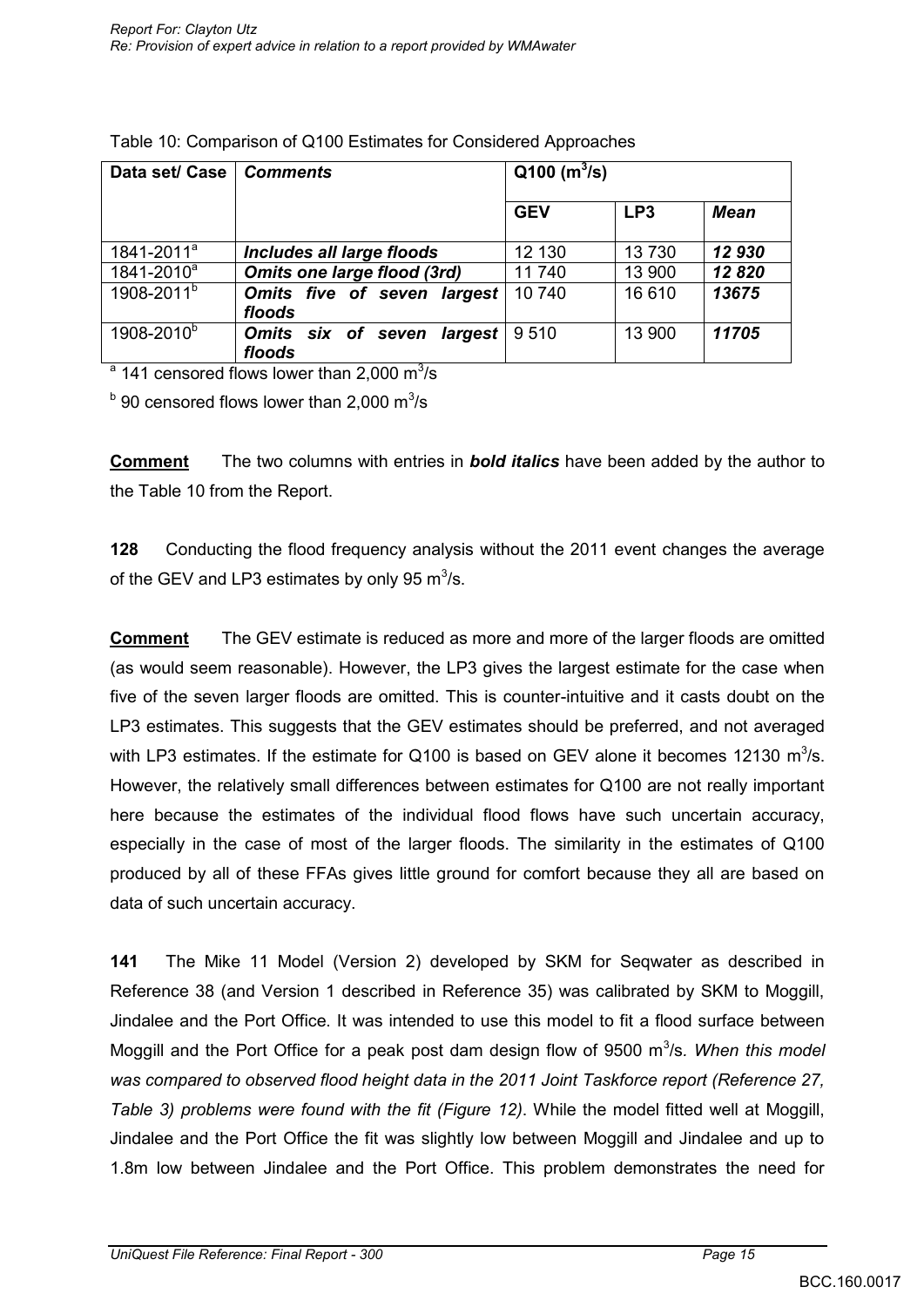organisations to consider all agencies data when calibrating models. The Mike 11 model was therefore unsuitable to be used in profile generation. (Italics added)

**Comment** A note at Table 3 of Reference 27 states explicitly that the Jan 2011 levels given are "subject to final verification". The resulting profile in Figure 13 looks less plausible than the "non-conforming' one produced by MIKE 11 without adjustment (see Figure 12). The profile in Figure 13 has been made to conform to figures for peak flood levels given in the Joint Flood Taskforce Report (Ref 27). Floodwise Property Reports for the locations of these flood levels, downloaded in September 2011 from the BCC website, indicate that the current best estimates of many of these levels are lower than those given in Reference 27.

**142** As part of the prescribed work scope The Commission required profile information on peak flood levels between Moggill and the Brisbane River mouth for the 2011 event and 1% AEP. January 2011 levels at each location were estimated *by adjusting the Mike 11 model results to match the observed data from 2011 Joint Taskforce (Reference 27).* From this, approximate flood levels at the points of interest identified by The Commission were determined. The same process was adopted for the 1% AEP flood levels using a peak post dam flow of 9500 m<sup>3</sup>/s. These profiles are presented on Figure 13 and summarised in Table 13*.* (Italics added)

**Comment** No information is given about the nature of these adjustments.

**148** A detailed study needs to be undertaken *to improve the rating relationship at the Port Office gauge.* This study needs to draw upon all the information held by Council and State Government. The rating information held by different organisations also needs to be consolidated and objectively reviewed. (Italics added)

**149** The study needs to contain the following components:

- Development of a suitable industry standard 2D hydrodynamic model of the lower reaches of the Brisbane River. This model needs to be suitable for assessing historical changes to the river bathymetry and needs to have a run time that is practical for detailed calibration and assessment of changes,
- A detailed search of all data sources on the bathymetry of Brisbane River needs to be undertaken. This study needs to produce best estimate maps of the bathymetry at different times during Brisbane"s development. A current survey of the bathymetry also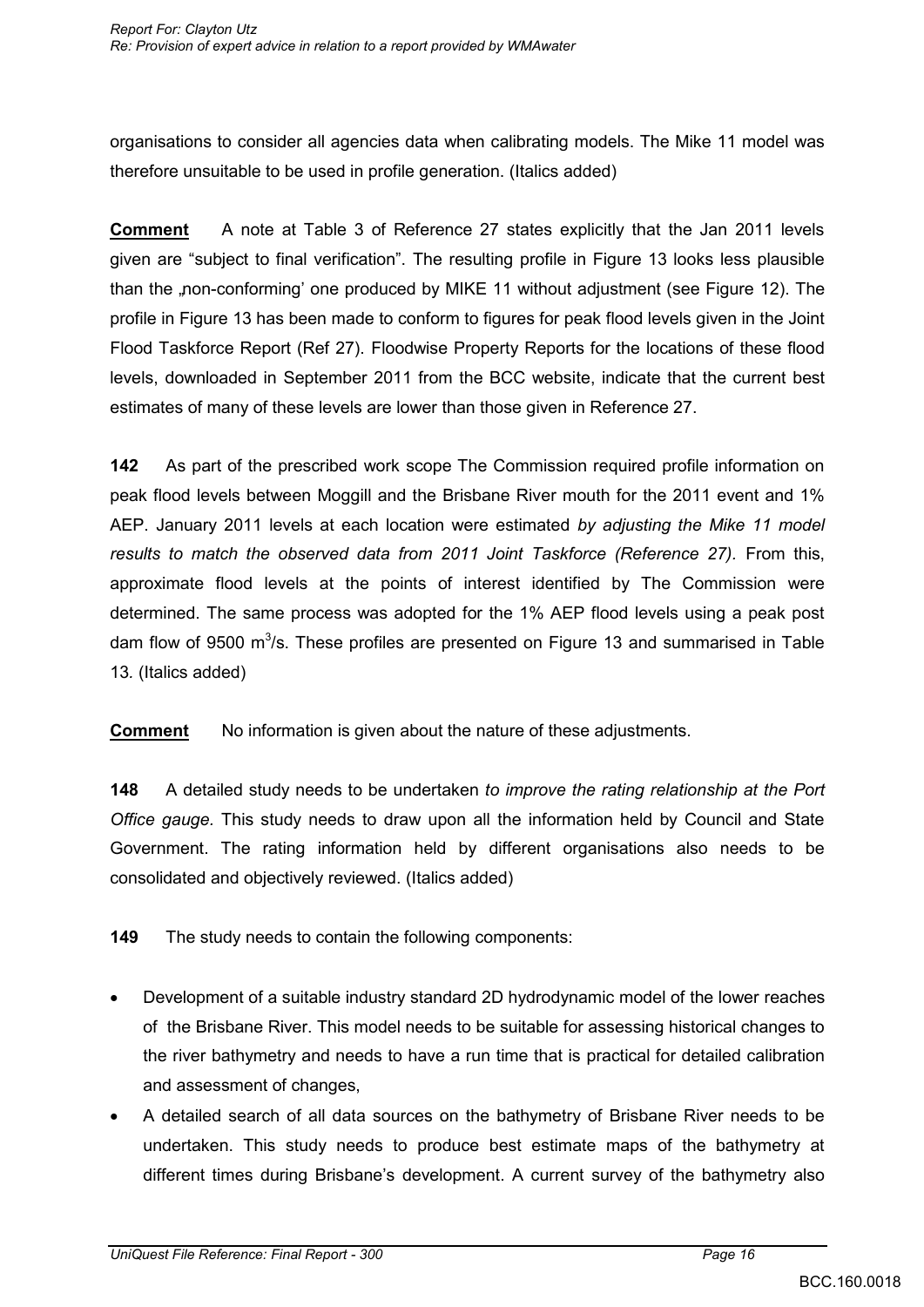needs to be undertaken and the current morphological behaviour of the river needs to be understood,

- Astronomical tide need to be calculated for the flood events that occurred prior to the regular recording of tides,
- Where sufficient tidal and meteorological information is available the storm surge component at the river mouth needs to be estimated for each historical event,
- The methodology that has been developed under Research Project 18 of Australian Rainfall and Runoff for the calculation of the joint probability of river flooding and elevated ocean levels, should be applied to the lower reaches of Brisbane River so that flood risk can be properly quantified, and
- The sensitivity of flood levels to elevated ocean levels from climate change needs to determined.

Following the completion of the above tasks a revised flood frequency analysis should be carried out using the current best practice. This analysis should explore the use of a regional flood frequency approach.

**Comment** The statements and recommendations in paragraphs 148 and 149 are agreed with fully. Further, these paragraphs constitute implicit acknowledgement that the estimate of Q100 in the report is not a final figure to be adopted.

The author considers that extensive investigations of the kind discussed above and elsewhere throughout this report will be essential to improve the estimates of the magnitudes of the peak flows of historic floods to reduce the uncertainty of the results produced by flood frequency analysis.

The author would recommend against the use of any of the several extant versions of the rating curve at the Port Office. It needs to be recognised, however, that substantial margins of uncertainty about the rating curve at the Port Office may persist even after the extensive investigations have been completed. If that should turn out to be the case, the author would support use of "Savages Crossing" as the key site for flood frequency analysis.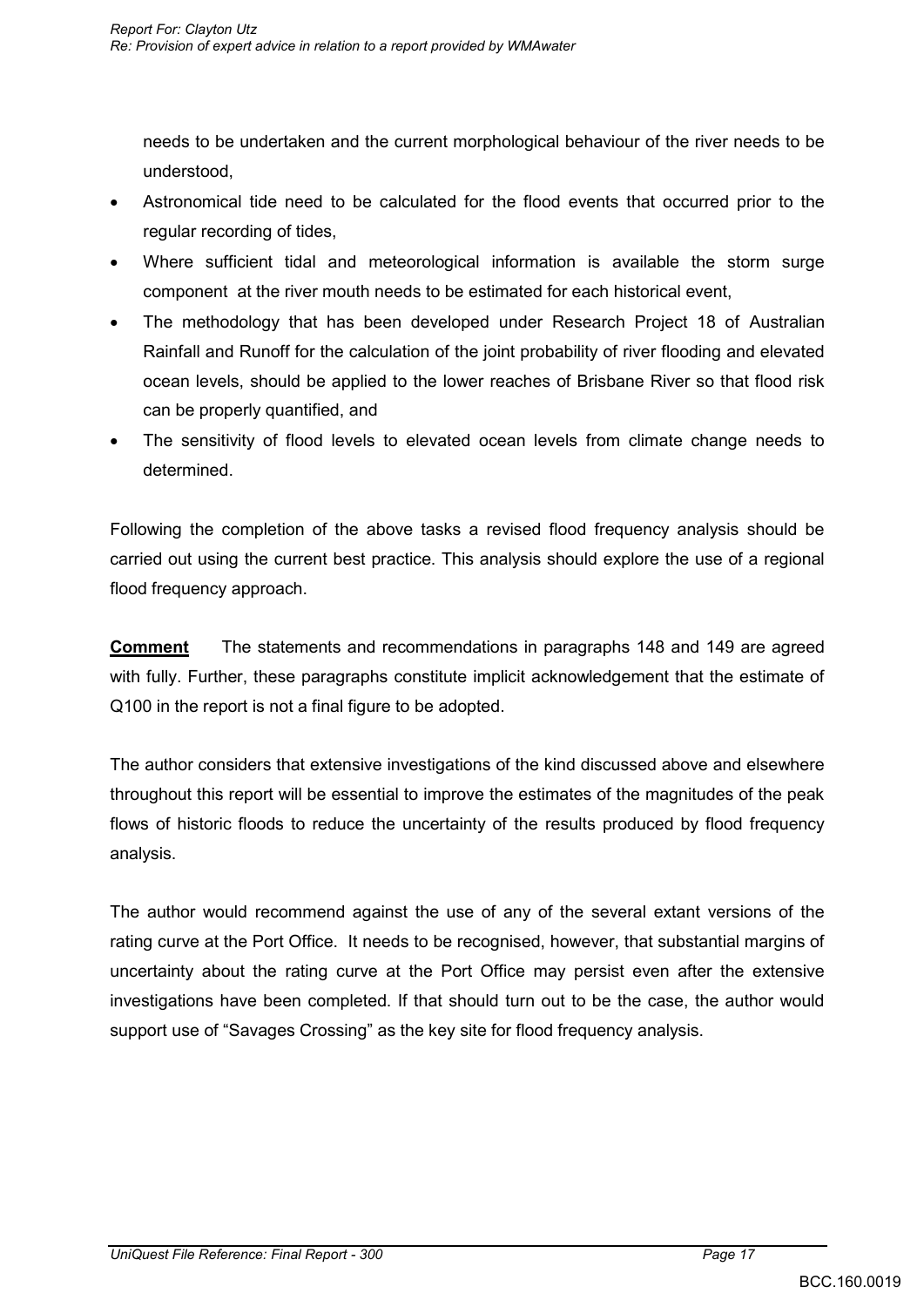### **4.2 Lesser matters of interpretation etc**

**63** "Figure 2 compares peak inflow and outflow for Wivenhoe dam from a number of sources for occasions when the dam is full. Also plotted on the graph is the 1:1 line (*or 50% reduction in flow by the dam as recommended by the 2003 Review Panel (Reference 20)*).While there is considerable scatter amongst the data points the graph shows below an inflow of 6000 - 8000 m3/s the attenuation is quite high while around 12000 m<sup>3</sup>/s the attenuation is quite low. It is not unexpected that there would be some scatter as two floods could have a similar peak inflow and very different volumes and hydrograph shapes. There is however a reasonable correlation of volume and peak flow. For peak outflows up to 4000  $\text{m}^3\text{/s}$ (max discharge allowed at Moggill under W3) the discharge is very dependent on the flow occurring in the Lockyer and Bremer Systems." (Italics added)

**65** Figure 3 to 5 depict pre and post dam flow at Port Office, Moggill and Savages Crossing. The 50% reduction line*, as adopted by the 2003 Review Panel* is also shown. (Italics added)

**Comment** The 2003 Review Panel made no *recommendation* for a 50% reduction, nor did it adopt it. It noted that for the period 1890 to 2000 the DNRM model simulation of dam operations had indicated that it should be possible to operate the dams to reduce peak flood flow rates by about 60% on average and that it indicated a January 1974 flood attenuation of nearly 50%. (Reference 20, p15). The panel did not have access to the DNRM model and it recommended that it should be peer reviewed. (Reference 20, p23).

The work done in 2003 by SKM as consultants to BCC included hydrological modelling of the Brisbane River catchment for a number of synthetically generated design storm events (in this case 1% AEP design CRC FORGE rainfall events). In addition, hydrologic modelling was done using typical "real" event" spatial rainfall distributions with 1% AEP design CRC FORGE rainfall. The modelling of the pre-dams case produced inflow hydrographs at the site of Wivenhoe Dam in addition to the pre-dam flood hydrographs at the Port Office. The inflow hydrographs at the dam site were run through the DNRM dam operations model to generate outflow hydrographs from Wivenhoe Dam for the post-dams case. These outflow hydrographs provided the post-dams input from Wivenhoe Dam to the hydrological model of the Brisbane River catchment downstream from the dam that produced the post-dams flood hydrographs at the Port Office. The end result of this modelling was a substantial set of estimates of pairs of pre-dams and post-dams flood peaks at several locations along the Brisbane River, including at the Port Office. All had been calculated as 1% AEP design flood events. The Review Panel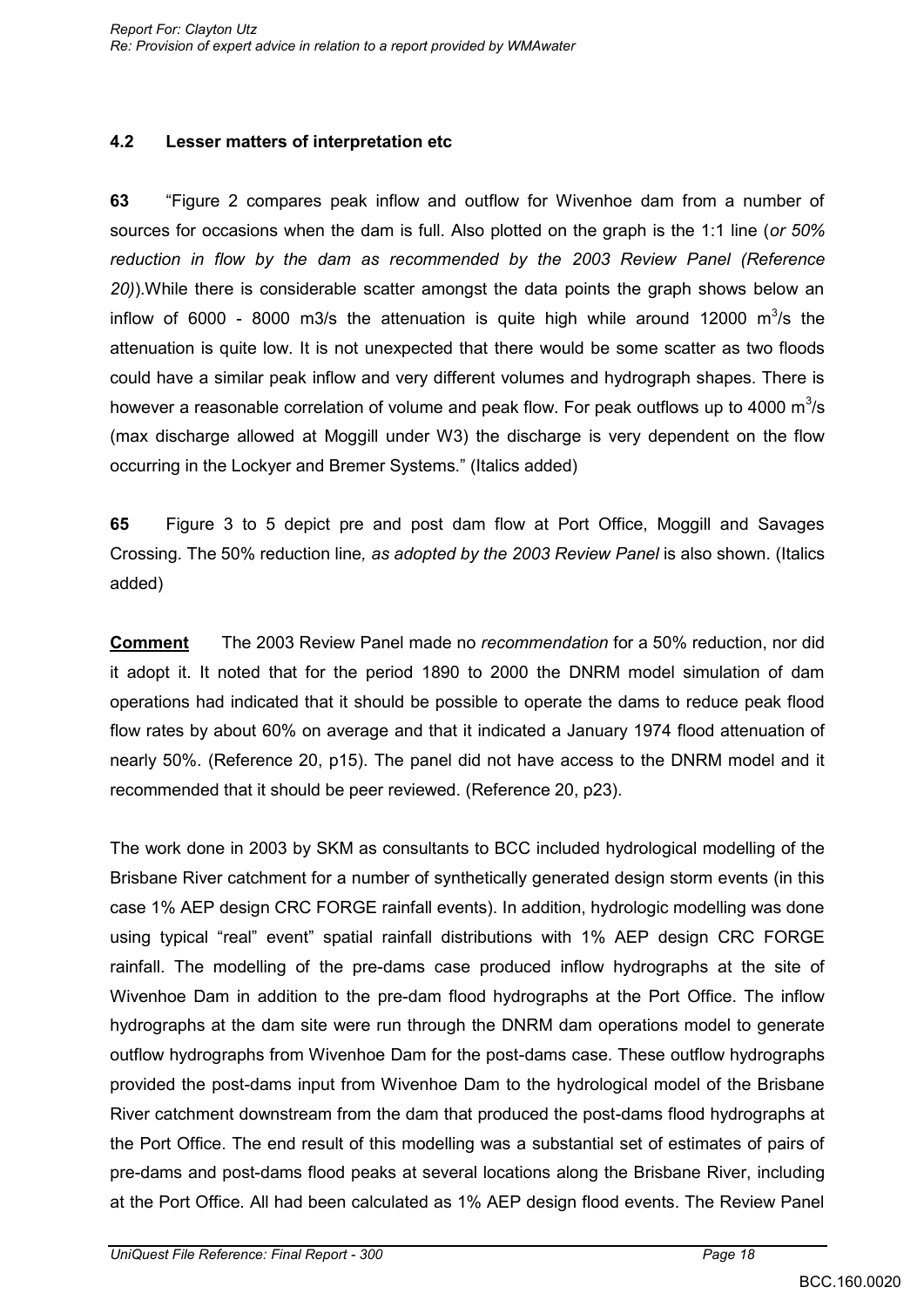exercised its judgement to determine from this set of estimates the best estimate for the 1% AEP design flood flow at the Port Office. The fact that this turned out to be approximately 50% of the pre-dams flood flow is a consequence of the fact that most of the estimates of pairs of pre-dams and post-dams flood peaks were related approximately in this way. This ratio was applies only to the 1% AEP flood events considered in the SKM study. It was an **outcome** of the study, not an input to it. It cannot be applied to substantially different flood events.

Whatever ratio may be appropriate as the estimate of the attenuation for the 1% AEP design flood peak inflow to Wivenhoe Dam, it is fundamentally incorrect to use that ratio as applying to all magnitudes of inflow peaks, as is implied by the straight line plotted in Figure 2 of the WMAwater report. In fact, the magnitude of the **inflow volume** is of much greater significance than is the peak inflow rate. For floods with an inflow volume less than the flood storage compartment available, 100% attenuation can be achieved if so desired, regardless of the magnitude of the peak inflow rate. As the flood inflow volume becomes larger than the flood storage compartment available, the amount of attenuation of the peak flow that can be achieved will reduce but it will also depend on the dam operation strategy. For very rare flood events that are very much larger than that for which the dam was designed, the amount of attenuation will be very much reduced, though there will always be some attenuation because of storage volume resulting from rising flood levels upstream from the dam.

**80** It would appear that this level was still not adopted as a planning level and SKM were commissioned by Council to prepare two further reports which were issued on 8th and 28 $<sup>th</sup>$ </sup> August 2003 to an Independent Review Panel (Reference 20)...... It is noted that the 2003 Review Panel terms of reference includes the following statement "*Even if the Q100 changes*  from 6800 m<sup>3</sup>/s, it is likely that the Development Control Level will remain the same as is *currently used in the Brisbane City Plan."* 

**Comment** The 2003 Review Panel was not influenced in any way by the quoted statement.

**82** SKM re-calibrated the 1998 Mike 11 hydraulic model to determine 1% AEP (100 year ARI) flood levels in a report from February 2004 (Reference 22). Although the December 2003 report had later found Q100 to be 6500 m<sup>3</sup>/s, the 2003 Review Panel recommended Q100 flow of 6000  $\mathrm{m}^3$ /s at the Port Office gauge be used to giving a Q100 flood level at the Brisbane Port Office of 3.16 m AHD.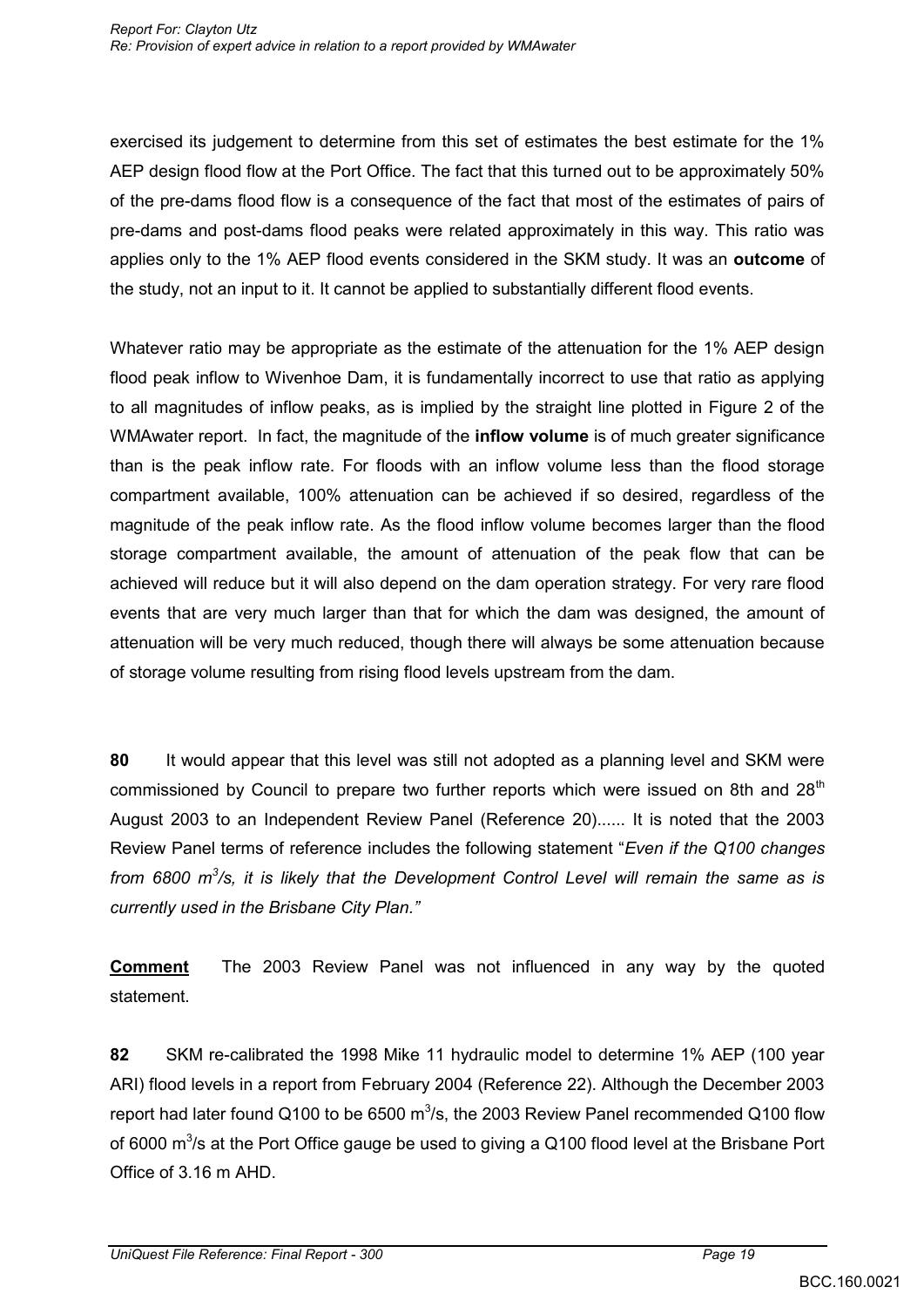**Comment** The meaning of this paragraph is unclear. The Review Panel report (Reference 20) was issued in September 2003. Further, the Q100 level in that report is 3.3 m AHD, not 3.16 m AHD. The Review Panel saw a draft version of an SKM report with the same title as the December 2003 report (Reference 21). That draft was dated 28 August 2003 and it proposed the best estimates for the Q100 flow and levels at the Port Office as 6500 and 3.51 m AHD, respectively. The Review Panel cited this draft report in the List of References in Section 6 of its report (Reference 20). The contents of the draft SKM report were taken into account by the Review Panel when it formulated its considered judgements concerning the best estimates of the Q100 flow and level at the Port Office, aware that they differed from those proposed in the draft report. This is described in Section 4.8 of Reference 20.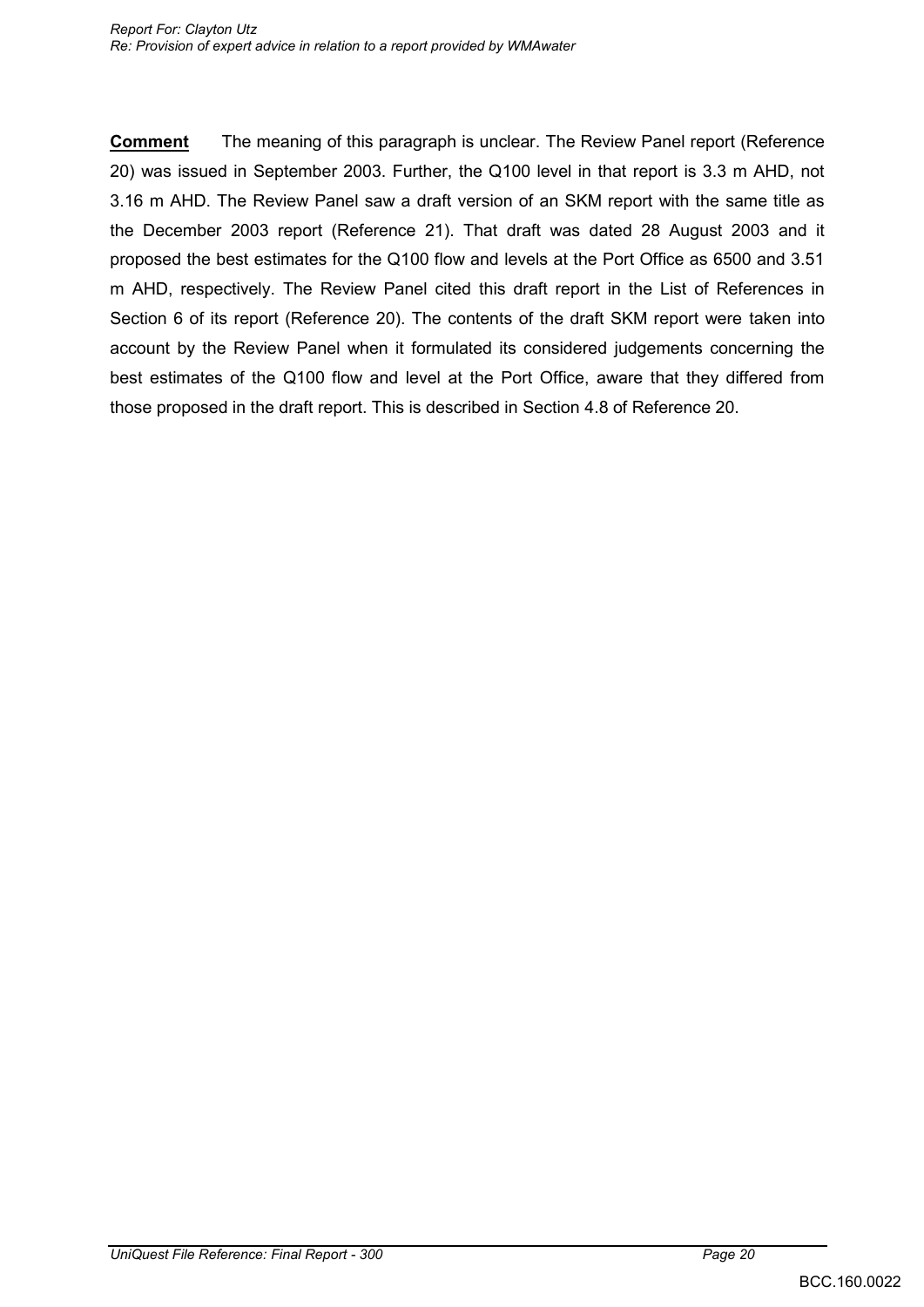### **5. CONCLUSION**

Many of the matters discussed in this report are quite complex. The appropriate way to clarify many of the issues raised would be in thorough discussion and review with colleagues. Because of the very short time frame available, it has been necessary for the author to formulate the material presented in this report without any opportunity for discussion with colleagues or for lengthy review. With the benefit of sufficient time for such discussion and review of the issues in depth, the author"s views on some matters may evolve somewhat.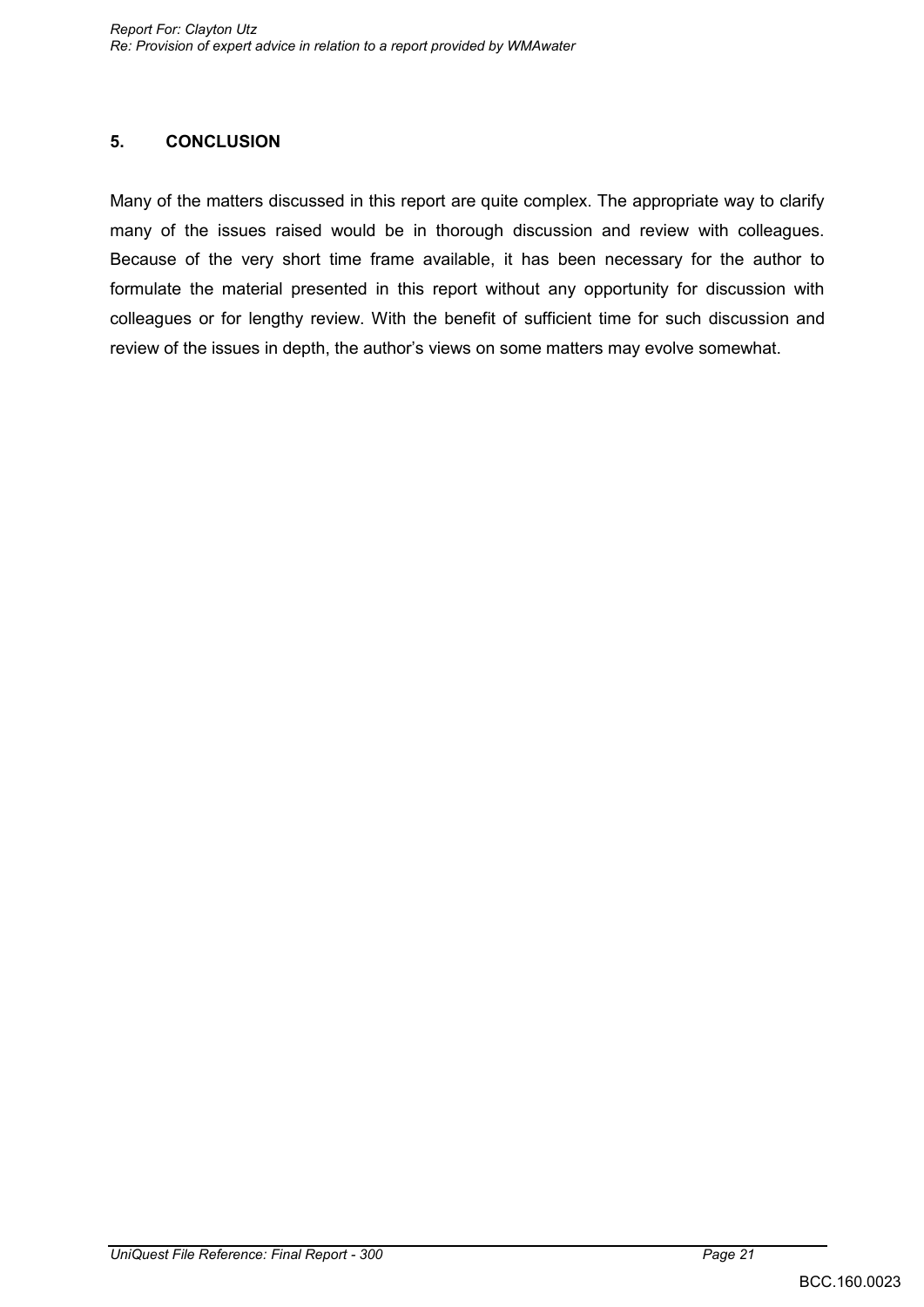#### **EMERITUS PROFESSOR COLIN J. APELT**

Colin Apelt is Emeritus Professor and Honorary Research Consultant in the Department of Civil Engineering at The University of Queensland. He was appointed Professor of Civil Engineering in 1979 and served as Head of Department from 1982 to 1994. After retirement from full time academic staff in 1996, he was appointed Professorial Research Fellow until the end of 1999.

His research fields are in:

Computational Hydraulics applied to floods and tidal flows, to sediment transport and water quality in estuaries and marinas, to waves, and to transients in pipelines;

Experimental Fluid Mechanics applied to efficient passage of flood flows through waterways; to turbulence and energy losses in natural streams and engineered waterways; to flows past bluff bodies with relevance for flood and debris loads on bridges and for wind engineering; and to wave forces on berthing structures;

Computational Fluid Mechanics applied to flows in open channels and to bluff body flows; He has substantial interests in all aspects of dredging and arranged four specialist courses on dredging in Brisbane since 1987.

He has acted as specialist consultant on hydraulic design of many major projects involving spillways, energy dissipators, bridges, culverts and flood mitigation works; and on computer modelling of flood and tidal flows in design and/or flood plain planning studies associated with many river and estuary systems in Queensland and New South Wales.

Since 1995 he has acted as specialist consultant in several major flood plain planning studies for the Brisbane River system and the Nerang River System. Those include;

- Member of Independent Review Board established to review the response of Brisbane City Council to the January 2011 flood event.
- Chair, Joint Flood Taskforce established to investigate the January 2011 flood event and to recommend interim standards and development guidelines to manage redevelopment of flood affected areas and new development activity within the Brisbane River floodplain for BCC. (2011)
- Review of Hydrodynamic Modelling for Tamar River & North Esk River Flood Study for Launceston City Council. (2008)
- Chair, Lord Mayor's Taskforce on Suburban Flooding, for BCC. (2005)
- Review of Brisbane River Flood Study for BCC as member of Independent Review Panel (R. Mein, C.J.Apelt, J Macintosh, E Weinmann) (2003)
- Review of Floodplain Hydraulic Modelling Methodology for Gold Coast City Council (with R Tomlinson). (2001)
- Review of Safety Analysis of Wivenhoe, Somerset and North Pine Dams (with Eric Lesleighter (SMEC)). (1992-1995)

The details of these and of other recent consultancies are given below.

#### **Academic Qualifications**

1952 BE(HonsI) in Civil Engineering, The University of Queensland.<br>1957 DPhil (Oxon), Fluid Dynamics and Numerical Analysis, Oxford

DPhil (Oxon), Fluid Dynamics and Numerical Analysis, Oxford University.

#### **Professional Affiliations**

Fellow of The Institution of Engineers Australia Chartered Professional Engineer (retd)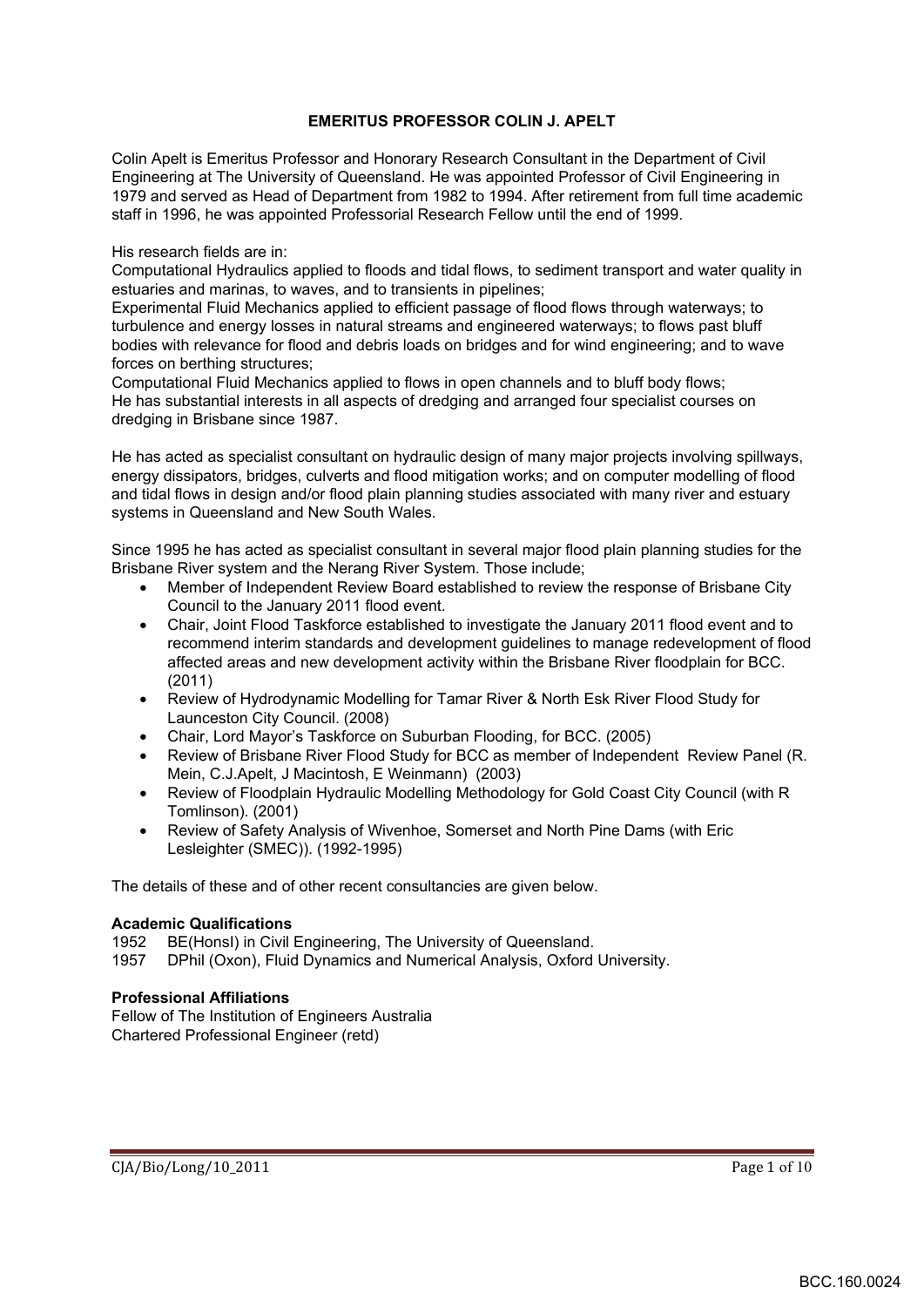#### **Prizes and Awards**

- 1952 University of Queensland Medal.
- 1954 Rhodes Scholar for Queensland.
- 1965 R.W.Chapman Medal of The IEAust.
- 1966 Fulbright Fellow, Senior Research Fellow Category.<br>1969 National Science Foundation Senior Foreign Scientis
- 1969 National Science Foundation Senior Foreign Scientist Fellowship Award.<br>1985 The Hawken Address. Queensland Division of The IEAust.
- The Hawken Address, Queensland Division of The IEAust.
- 2001 Second Henderson Orator.<br>2011 Inducted into Engineers Aus
- Inducted into Engineers Australia National Committee on Water Engineering Hall of Fame.

#### **Professional Experience**

|                     | 1951(Dec)-1954(Jul) Design Engineer, Queensland Irrigation Commission.                     |
|---------------------|--------------------------------------------------------------------------------------------|
|                     | 1957(Jun)-1958(Nov) Postdoctoral Research Fellow in Engineering Science, Oxford Univ.      |
|                     | 1958(Dec)-1964(Dec) Senior Lecturer in Civil Engineering, University of Queensland.        |
|                     | 1965(Jan)-1979(Sep) Reader in Civil Engineering, University of Queensland.                 |
|                     | 1966(Feb)-1966(Sep) Research Associate, Maths Department, MIT.                             |
|                     | 1969(Feb)-1970(Jan) Visiting Professor, Dept of Civil Engineering, Colorado State Univ.    |
|                     | and Visiting Scientist, Nat. Centre for Atmos. Res., Boulder, Colorado.                    |
|                     | 1977(Jan)-1977(Dec) Visiting Professor, Civil Engineering, Univ. Canterbury, Christchurch. |
| 1979(Sep)-1996(Jul) | Professor of Civil Engineering, University of Queensland.                                  |
|                     | 1982(Jan)-1994(Apr) Head of Department of Civil Engineering, Univ. of Queensland.          |
| 1996(Jul)-1999(Oct) | Emeritus Professor and Professorial Research Fellow, Dept of Civil                         |
|                     | Engineering, Univ. of Queensland.                                                          |
| 1999(Oct)-Present   | Emeritus Professor and Honorary Research Consultant, Dept of Civil                         |
|                     | Engineering, University of Queensland.                                                     |

#### **Competitive Research Grants**

| 1972-1981 ARGC |                       | \$68,300  |
|----------------|-----------------------|-----------|
|                | 1981-1987 MST/AMSTAC  | \$143,200 |
| 1985-1990 ARC  |                       | \$106,200 |
| 1985-1988 ARRB |                       | \$20,000  |
|                | 1993-1995 NCHRP(USA)  | \$60,300  |
| 1995           | <b>MARINAS</b>        | \$53,400  |
| 1997-1998      | CRC-TOURISM \$29,000  |           |
|                | 1998-1999 CRC-TOURISM | \$110,000 |
| 1999-2000      | CRC-TOURISM\$120,000  |           |

#### **Supervision of Postgraduate Research**

PhD: 16 completed; MEngSc: 17 completed.

#### **Publications Summary**

2 Books; 91 refereed papers; 24 Commissioned Technical Reports; 2 Technical Movies; 1 Technical Video; 33 unrefereed papers and research reports.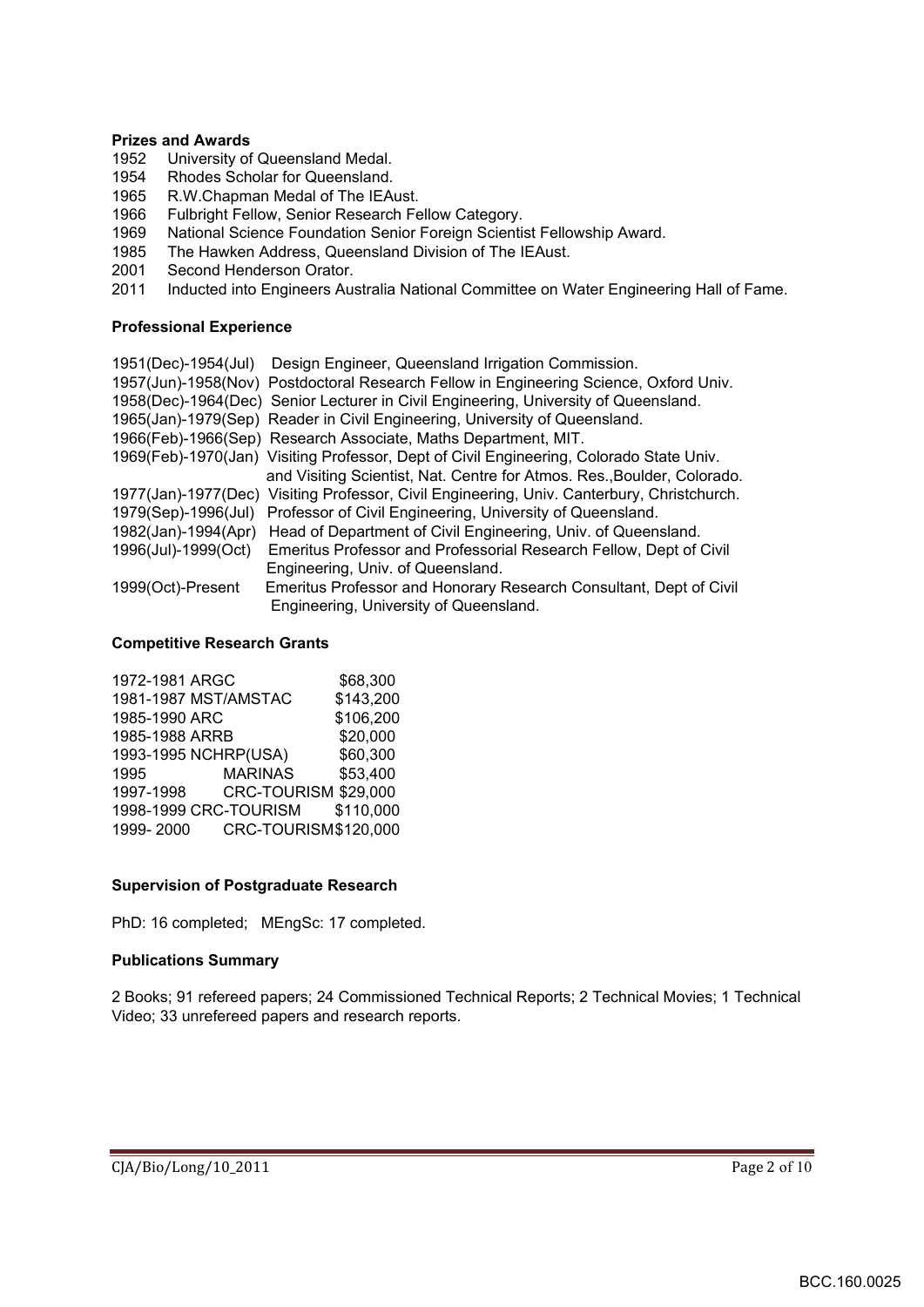#### **Consultancies since 1990 (Current Consultancies not listed for reasons of Privacy)**

Tweed River Entrance Sand Bypassing; Re-Assessment of Long Term Average Sand Transport Rate for Tweed River Sand Bypassing. C.J.Apelt as Independent Expert, UniQuest Project No 16066 for BMT WBM Pty Ltd Brisbane, 08/01/09 - 11/03/10.

Flagging of flood hazard areas, *Review of Methodology to Flag Flood Affected Areas in City Plan* 19/12/08 (4 pp) by C.J.Apelt and *Review of Final Methodology to Flag Flood Affected Areas in City Plan* 07/08/09 (5 pp) by C.J.Apelt, UniQuest Project Nos 15790 and 15790.02 for Brisbane City Council, 11/12/08 - 07/08/09.

*Review of Hydrodynamic Modelling for Tamar River & North Esk River Flood Study* 10/07/08 (47 pp) C.J.Apelt, UniQuest Project 15489 for Launceston City Council, 03/06/08 - 09/07/08.

NORTH BANK Task Force (Chair), *North Bank Flooding and Tidal Impacts Prepared by North Bank Task Force for Brisbane City Council 2 June 2008* (18 pp), UniQuest Project 15467 for Brisbane City Council, 23/04/08 - 02/06/08.

*North South Bypass Tunnel Review of MPB memorandum Tite/Jordan of 19 December 2007 16/04/08* (11 pp), UniQuest Project 15304 for Brisbane City Council, 11/03/08 - 15/04/08.

North South Bypass Tunnel *Review of Estimates of Q100 flood levels in Breakfast Creek for pre-NSBT and post-NSBT conditions* 01/11/07 (43 pp), Peer Review by C.J.Apelt, UniQuest Project 15073 for Brisbane City Council, 27/09/07 - 01/11/07.

*Peer Review Report: The Lord Mayor's Taskforce on Suburban Flooding* 17/01/07 (47 pp), Peer Review of Progress in implementation of recommendations of the LMTF by C.J.Apelt, UniQuest Project 14442.02 for Brisbane City Council, 23/11/06 - 15/01/07.

*Independent peer review of Hydrodynamic Modelling for Notional Seaway Project Draft EIS* 01/08/06 (8 pp), Peer Review of Hydrodynamic Modelling GC Seaway by C.J.Apelt, UniQuest Project 14453 for GHD, 04/07/06 - 26/07/06.

*Appraisal of extra heavy duty drainage grate with performance guidelines linked to AS3996 1992* 04/07/06 (19 pp), Appraisal of Heavy Duty Drainage Grates by C.J.Apelt, UniQuest Project 114225 for Gatic Milne, 08/03/06 - 04/07/06.

Lord Mayor's Taskforce on Suburban Flooding (Chair), S*trategies to reduce the effect of significant rain events on areas of Brisbane prone to flooding* August 2005 (61 pp) UniQuest Project for Brisbane City Council, Feb/05 - Sep/05.

*Assessment of the relative merits of the Max Q Stormwater Inlet design for use by the Brisbane City Council.* Oct/04 (34 pp) C.J.Apelt, UniQuest Project 13384 for Brisbane City Council, Aug /04 – Oct/04.

*Expert Peer Review for Gold Coast City Council of planning and design work by the Griffith Centre for Coastal Management (GCCM) in connection with Palm Beach Protection Strategy and the Palm Beach Artificial Reef* 20/07/04 (80 pp) C.J.Apelt, UniQuest Project 13158, 19/02/04 – 25/08/04.

*Review of Brisbane River Flood Study* 03/09/03 (27 pp) R. Mein, C.J.Apelt, J Macintosh, E Weinmann, Independent Review Panel to Brisbane City Council, July/03 – Sep/03.

*M.R.Marshall v Department of Transport. Review of Physical Model Studies of Eudlo Creek at Bruce Highway Crossing Taking Account of Matters Raised in Max Winders & Associates Report, 8 July 2002* 09/01/03 (46 pp) C.J.Apelt, UniQuest Project 12459 for Crown Law (Qld) Department of Justice

 $C[A/Bio/Long/10_2011$  Page 3 of 10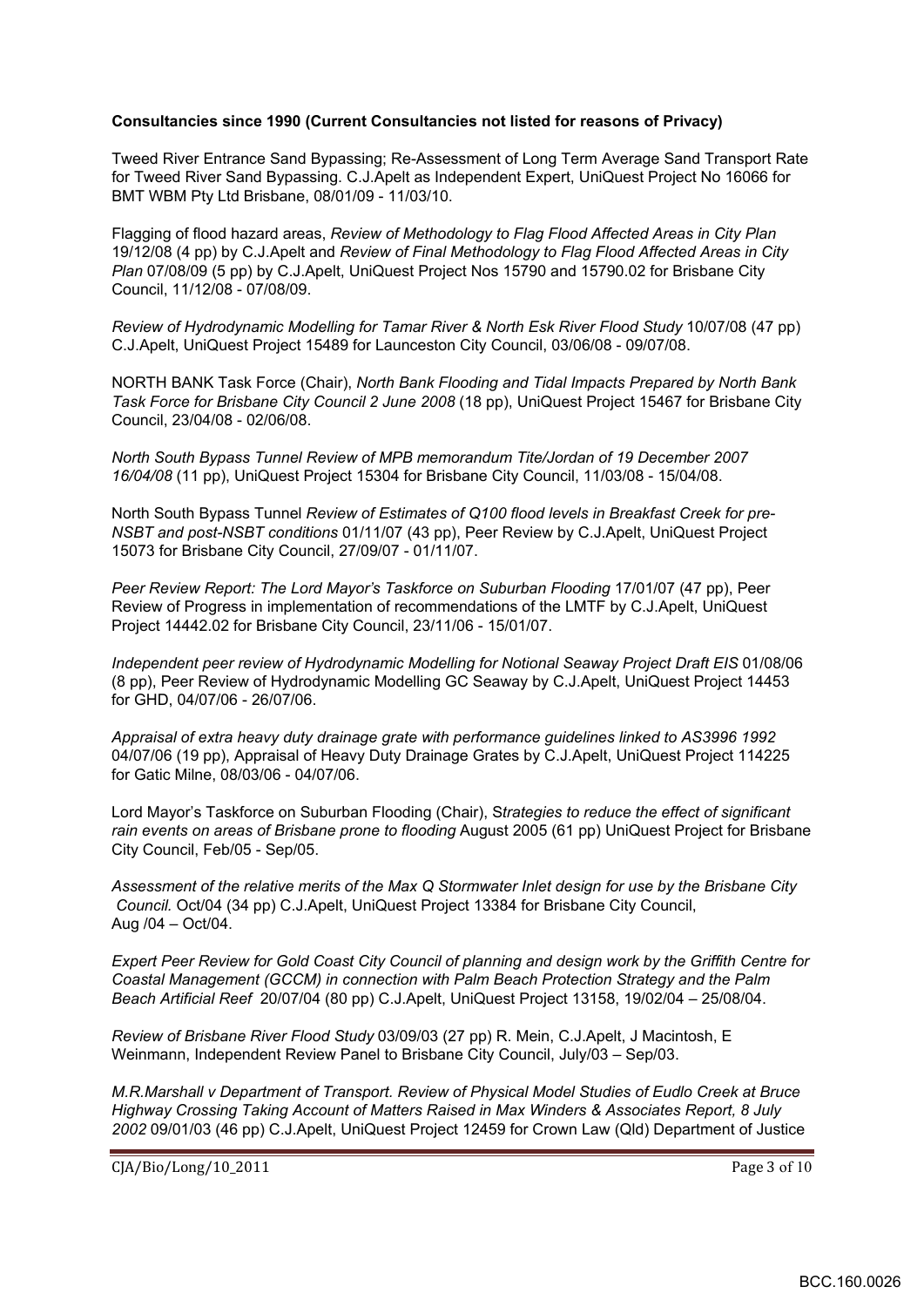& Attorney-General, 18/05/02 – 16/12/02.

*A Review of Floodplain Hydraulic Modelling Methodology* Aug/01 (37pp) C.J.Apelt and R Tomlinson, prepared for Gold Coast City Council, UniQuest Project 11855 for Griffith University Centre for Coastal Management (GCCM), Oct/00 – Oct/01.

*Namibia Tender – Bucket Wheel Design Review* 09/05/01 (2 pp), Review of Design of Bucket Wheel for Dredge for extracting Diamonds Namibia by C.J.Apelt for Neumann Equipment Pty Ltd Currumbin, 27/04/01 - 09/05/01.

*Cadia Hill Gold Mine NSW Pit Diversion Channel Library Search on Expansions in Open Channels*  14/03/01 (8 pp), Library Search on Expansions in Open Channels for Cadia Hill Gold Mine Pit Diversion Channel by C.J.Apelt for Gilbert and Associates Pty Ltd Brisbane, 09/02/01 – 14/03/01.

*Barcoo Outlet Project Review of Hydraulic Aspects* 21/08/00 (7 pp) C.J.Apelt, Review of Hydraulic Design of Barcoo Outlet Piped System with Venturi for Connell Wagner Pty Ltd Brisbane, 11/08/00 - 21/08/00.

*Cadia Hill Gold Mine NSW Cadia Hill Pit Diversion Channel Review of Hydraulics Aspects* 09/06/00 (5 pp), Review of Hydraulics Cadia Hill Gold Mine Pit Diversion Channel by C.J.Apelt for Gilbert and Associates Pty Ltd Brisbane, 01/06/00 - 09/06/00.

*Technical Review for Queensland Department of Primary Industries of Dredging and Spoil Disposal Report on Dredging of South Channel of Burrum River* 29/01/00 (10 pp), Technical Review of Report prepared by Cardno and Davies for Hervey Bay City Council by C.J.Apelt for Queensland Department of Primary Industries, 03/12/99 - 29/01/00.

*Bridge over Cattle Creek at Gargett Hydraulic and Sedimentation Issues 1997* (42 pp) C.J.Apelt for Main Roads Dept, Mackay District.

Review with Eric Lesleighter (SMEC) of Safety Analysis of Wivenhoe, Somerset and North Pine Dams presented in six Interim Reports on review of 'Consultancy Work by Queensland Water Resources Commission "Brisbane River and Pine River Flood Studies"' UniQuest Project 320407 for South East Queensland Water Board, 01/12/92 - 08/03/95.

Technical review by C.J.Apelt and M. R. Gourlay of "Waterway Design – A Guide to the Hydraulic Design of Bridges, Culverts and Floodways" by AUSTROADS, through David Flavell Main Roads WA Project Leader, 25/10/93 - 19/11/93.

*Review of WBM Oceanics Australia Report* '*Impact Assessment of Sand and Gravel Dredging on Stability of Brisbane River'* October 1993 (7pp) by C.J.Apelt and M.R.Gourlay, UniQuest Project 320469 for Port of Brisbane Authority, 22/08/93 - 11/11/93.

*Report on Proposed Minimum Energy Loss Structures for Manning River Floodplain Crossing near Taree, NSW* 09/02/93 (2 pp) by C.J.Apelt, Review of Revised Design of Proposed Minimum Energy Loss Structures for Manning River Floodplain Crossing near Taree, NSW, UniQuest Project 320390 for WBM Pty Ltd Brisbane, Jan/93 - 09/02/93.

*Settlement Shores - The Final Stage - Model Testing ( Your Ref.931/20 Jdb:ef)*  27/08/92 (5 pp) C.J.Apelt, Supervision of Hydraulic Model Tests at QGHL and UQ Final Stage Development of Settlement Shores - Port Macquarie for Cardno & Davies Australia Pty Ltd, 28/05/90 - 27/08/92.

*Report to Upper Parramatta River Catchment Trust on Proposed "U Tube" Arrangement for Lennox Bridge at Parramatta* August 1991 (4 pp) by C.J.Apelt, Review of Proposed "U Tube" arrangement at

 $C[A/Bio/Long/10_2011$  Page 4 of 10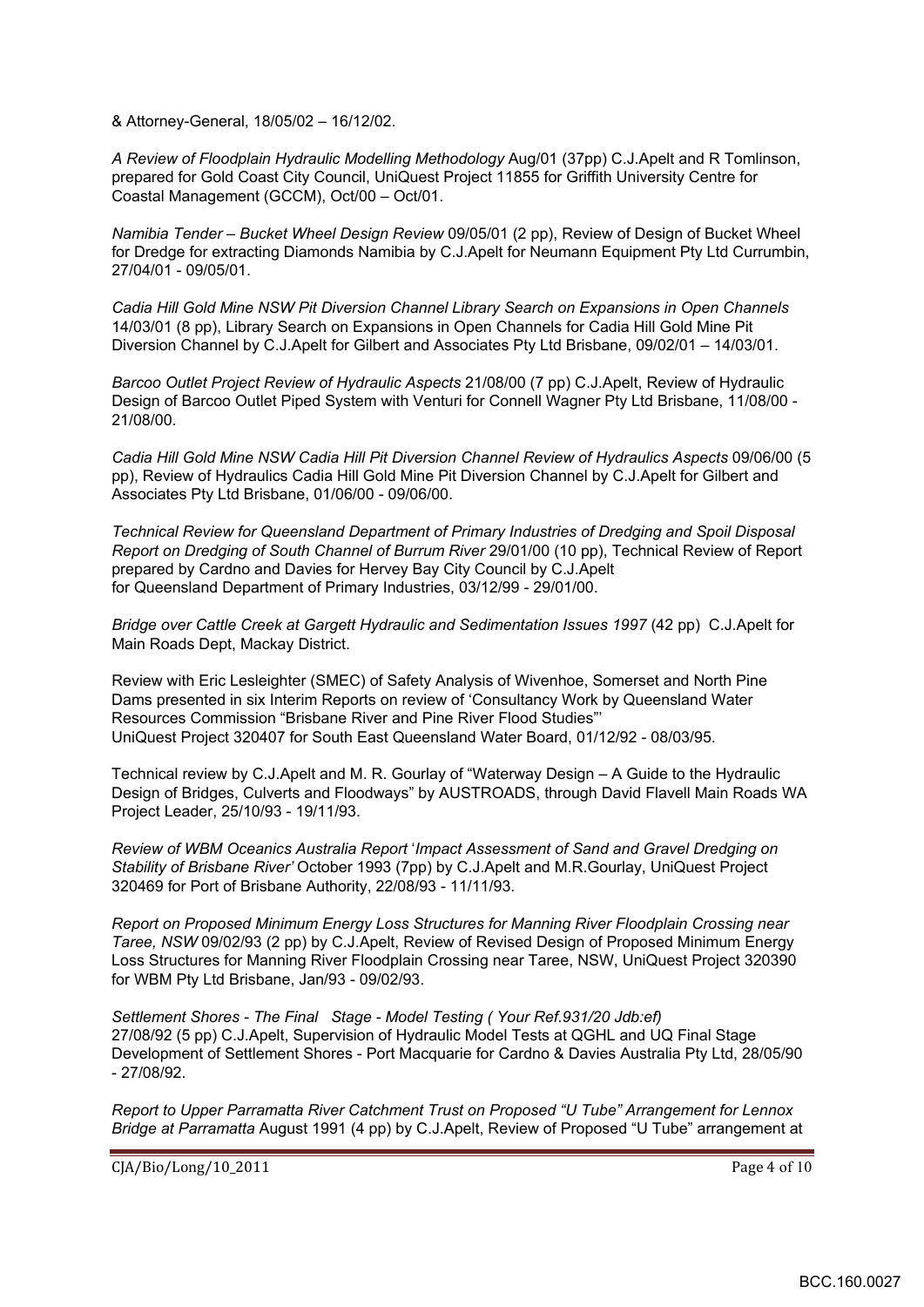Lennox Bridge for Upper Parramatta River Catchment Trust, 02/07/91 - 20/08/91.

*Report on Queensland State Government Office Building 111 George Street, Brisbane* 05/09/91 (pp 10 +18 Figs), Report on Wind Effects on Proposed New Government Office Building by C.J.Apelt and C.W.Letchford, UniQuest Project 320247 for Qld Govt Administrative Services Dept, 19/07/91 - 05/09/91.

*Desk Study of Wind Effects on Proposed New Government Office Building at Corner of George and Charlotte Streets Brisbane* 16/07/91 (4pp), Report on Wind Effects on Proposed New Government Office Building on George and Charlotte Streets, UniQuest Project 320247 for Qld Govt Administrative Services Dept, 20/05/91 - 19/07/91.

*Report to Upper Parramatta River Catchment Trust on Proposed Minimum Energy Structure for Lennox Bridge at Parramatta* June 1991 (10 pp) by C.J.Apelt, Review of Design of Proposed Minimum Energy Structure for Lennox Bridge and Design of Improved Structure for Upper Parramatta River Catchment Trust, 04/04/91 - June/91.

*Tweed River Entrance NSW/QLD Sand Transfer Negotiations* March 1991 (39 pp), Review, Collation and Presentation in succinct form discussion papers pertaining to an artificial sand bypassing scheme for the Tweed River Entrance by Joint Consultants WBM, Univ of Qld (C.J.Apelt) and AWACS for New South Wales and Queensland Governments, 07/89 - 03/91.

*Nerang River Flood Study Validation of 1990 Mathematical Model* 09/08/90 (7 pp) C.J.Apelt, Critical evaluation of modelling techniques used in model and evaluation of applicability to lower Nerang River and its Floodplain, UniQuest Project 320147 for Nerang River Flood Study Joint Technical Steering Committee, 20/10/89 - 09/08/90.

*Report on Foxlee – v – The Proserpine Shire River Improvement Trust*  07/08/90 (13 pp) C.J.Apelt, Technical advice on impacts of flood mitigation works carried out by Proserpine River Improvement Trust in vicinity of Mr Foxlee's land, UniQuest Project 320145 for Feez Ruthning Solicitors & Notaries Brisbane, 07/07/90 - 07/08/90.

*Report on Proposed Townsville Commonwealth Offices: Assessment of Ground Level Wind Environment – Contract No. CNC 924* 04/09/89 (4 pp), C.J.Apelt, UniQuest Project 3032461 for Australian Construction Services, 23/08/89 - 04/09/89.

*Nerang River Flood Study Validation of Mathematical Model* 14/07/89 (8 pp) C.J.Apelt, Critical evaluation of modelling methodology for Nerang River Floodplain, UniQuest Project 3032292 for Nerang River Flood Study Joint Technical Steering Committee, 20/01/89 - 14/07/89.

*Report on Palmers Island Bank Erosion Study – Stage I* 22/06/89 (16 pp) C.J.Apelt, Critical Analysis of findings of NSW Public Works Department 1983 Report on erosion at Palmers Island and of Maclean Shire Council's 1985 submission, UniQuest Project 3032345 for NSW Govt Public Works Dept Lismore, 24/10/88 - 22/06/89.

*Report on Environmental -Wind Assessment Riverside Centre Stage I Eagle Street Brisbane*  05/05/89 (12 pp) C.W. Letchford, L.T. Isaacs, C.J. Apelt, Assessment of environmental wind conditions at Riverside Centre Stage I, Brisbane (Desk Study), UniQuest Project 3032004 for Civil and Civic Pty Ltd, 14/03/89 - 05/05/89.

*Report on Project: Queensland Police Headquarters Subject: Wind Study* 18/07/88 (7 pp +3 Figs) L.T. Isaacs, C.W. Letchford, C.J. Apelt, Desk Study of Wind environment at proposed new Police Headquarters in Roma Street Brisbane, UniQuest Project 3032053 for Bligh Jessup Robinson, 29/04/88 - 18/07/88.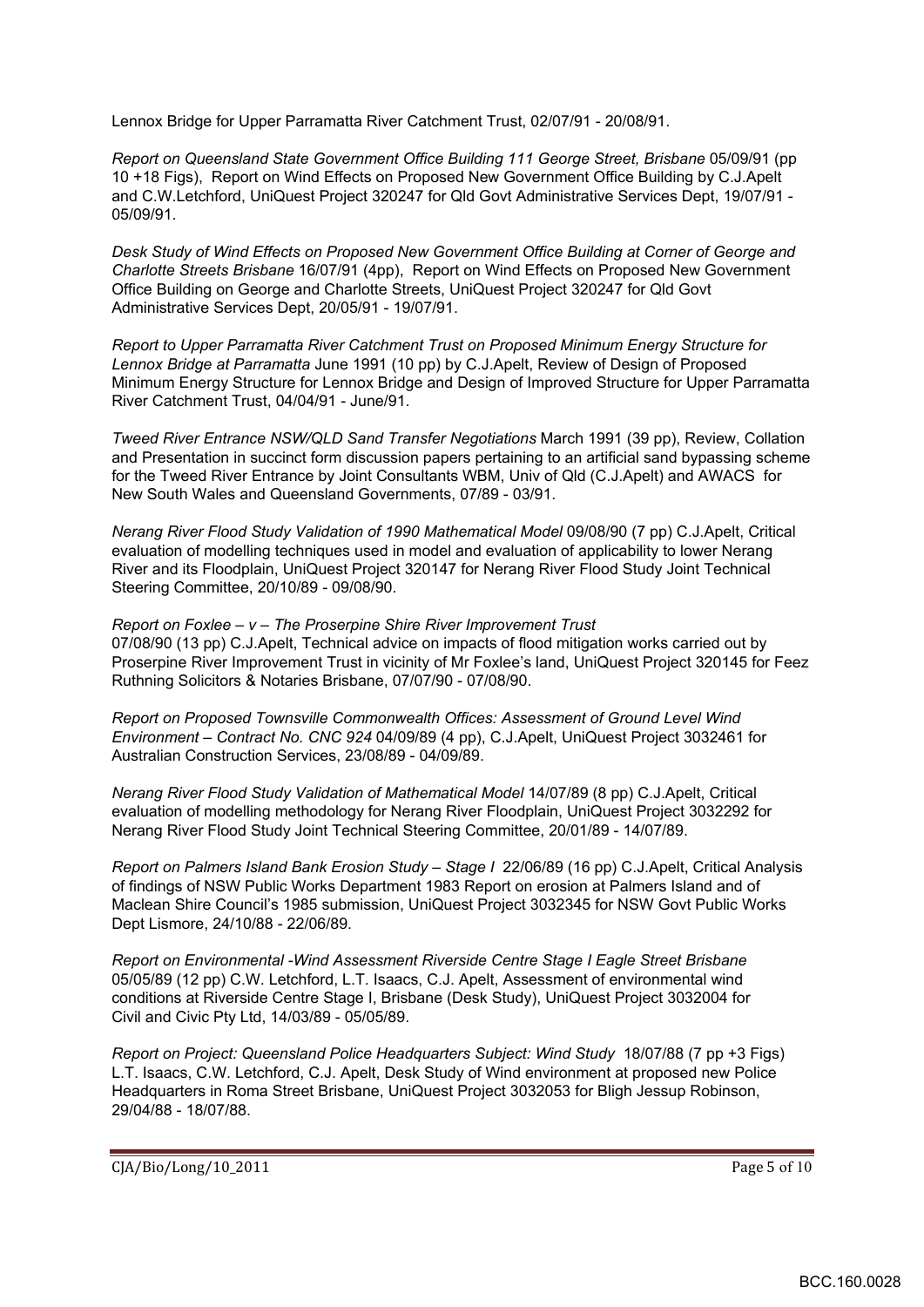*Barron River Flood Study Your Ref: CPA10901/NIC/KL* 29/03/88 (2pp) and 10/06/88 (2pp) C. J. Apelt as Review Consultant to Macdonald Wagner Pty Ltd for creation and calibration of mathematical flood model of Barron River for Cairns Port Authority, 10/08/87 - 10/06/88.

*Review of processes in Great Sandy Strait contributing to the dynamics of beach zone Fraser Island – Great Sandy Strait Appraisal of Beach and Near Shore Processes in Vicinity of North White Cliffs* 15/03/89 (4pp) C.J.Apelt and M. R. Gourlay for Philip G Breene & Associates, 15/12/87 - 15/03/88.

*Review of EIS Flooding and Drainage Report Settlement Shores Final Stage EIS Flooding and Drainage Report – Your Ref. 931/9* 23/04/86 (6 pp) C.J.Apelt for Cardno & Davies Australia Pty Ltd, 07/12/85 - 29/04/86.

#### **Supervision of Postgraduate Research**

PhD: 16 completed; MEngSc: 17 completed.

#### **Publications Summary**

2 Books; 91 refereed papers; 24 Commissioned Technical Reports; 2 Technical Movies; 1 Technical Video; 33 unrefereed papers and research reports.

#### **Books**

Thom, A & APELT, C.J. 1961, "Field Computations in Engineering and Physics", D Van Nostrand, London and N.Y.

APELT, C.J. 1963, "Some Studies in Fluid Flow at Low Reynolds Numbers", Micromethods Ltd, East Yardley Yorkshire.

#### **Publication Details Since 1985**

#### **Papers in refereed Journals**

Jempson, M.A. & APELT, C.J. 2005, Discussion of "Hydrodynamic loading on river bridges" by Stefano Malavasi and Alberto Guadagnini, Journal of Hydraulic Engineering ASCE, 131, pp 621-622.

Nielsen, C & APELT, C.J. 2003, "The application of wave induced forces to a two-dimensional finite element long wave hydrodynamic model", Ocean Engineering, 30, pp 1233-1251.

Nielsen, C & APELT, C.J. 2003, "Parameters affecting the performance of wetting and drying in a two-dimensional finite element long wave hydrodynamic model", Journal of Hydraulic Engineering ASCE, 129(8), pp 628-636.

APELT, C.J. 2002, "Recent dredging projects in sensitive areas in Queensland", PIANC Bulletin 111.

APELT, C.J. 2002, "What has Fluid Mechanics got to do with it?", Australian Journal of Water Resources, 5(2), pp 123-136.

Morris, P.H., Lockington, D.A. & APELT, C.J. 2000, "Correlations for mine tailings consolidation parameters", International Journal of Surface Mining, Reclamation and Environment, 14, pp 171-182.

Skotner, C & APELT, C.J. 1999, "Internal wave generation in an improved two-dimensional Boussinesq model", *Ocean Engineering,* 26(4), pp. 287-324.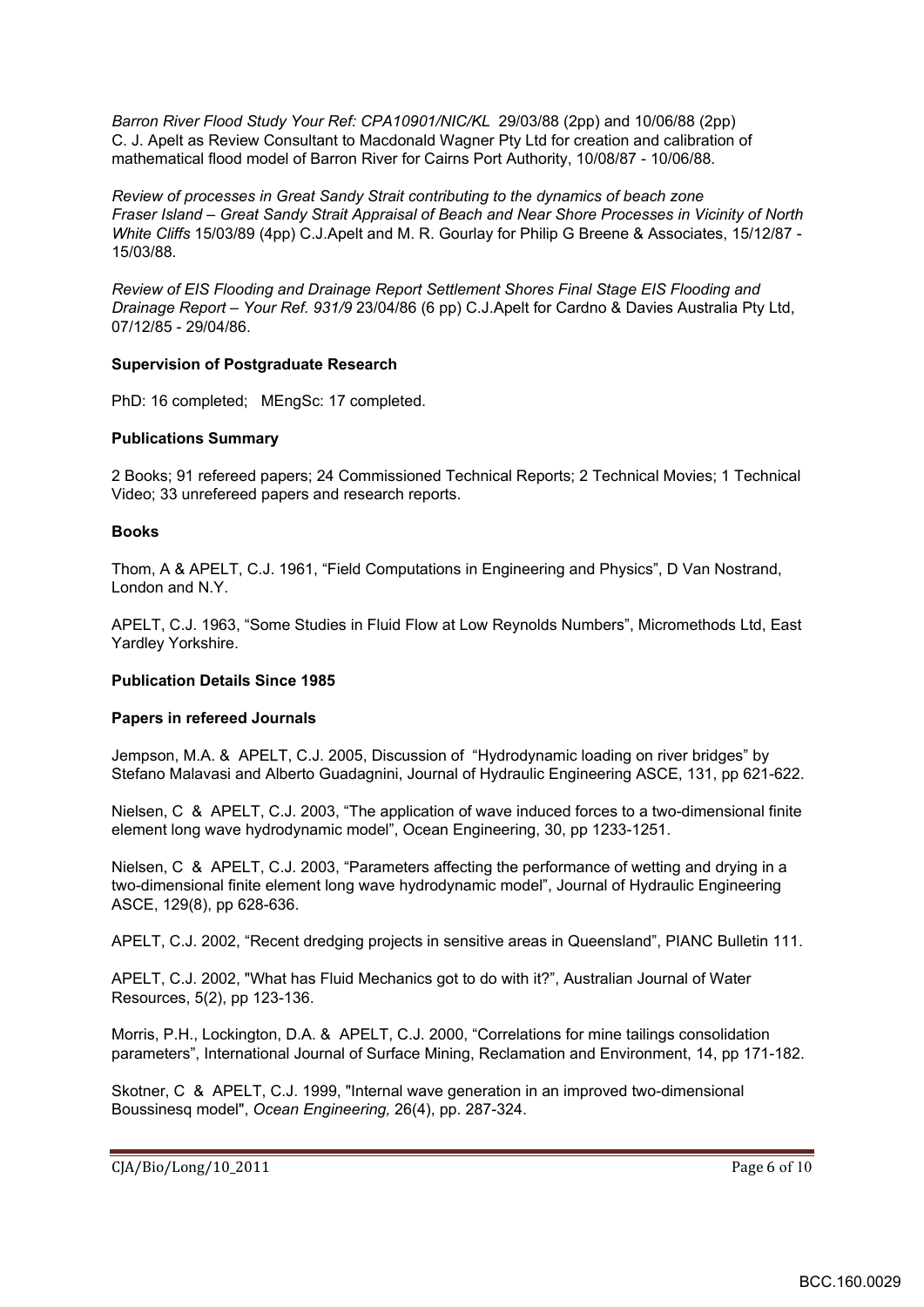Skotner, C & APELT, C.J. 1999, "Application of a Boussinesq model for the computation of breaking waves Part 1: Development and verification", *Ocean Engineering,* 26(10), pp. 905-925.

Skotner, C & APELT, C.J. 1999, "Application of a Boussinesq model for the computation of breaking waves Part 2: Wave-induced setdown and setup on a submerged coral reef", *Ocean Engineering,* 26(10), pp. 927-947.

West, G.S. & APELT, C.J. 1997, "Fluctuating lift and drag forces on finite lengths of a circular cylinder in the subcritical Reynolds number range", *Journal of Fluids and Structures*, 11(2), pp 135- 158.

APELT, C.J. & West, G.S. 1996, "Comparison of two methods for direct measurement of sectional fluctuating lift on a circular cylinder", *Experiments in Fluids,* 20(3), pp 232-233.

APELT, C.J. 1995, Discussion of "Design procedure and performance of minimum energy designed culvert", *Australian Civil Engineering Transactions,* CE 37, 3, p.266.

Fox, T.A., APELT, C.J. & West, G.S. 1993, "The aerodynamic disturbance caused by free ends of a circular cylinder immersed in a uniform flow", *Journal of Wind Engineering and Industrial Aerodynamics* 49, pp 389-400.

Fox, T.A. & APELT, C.J. 1993, "Flow-induced loading of cantilevered circular cylinders in a lowturbulence uniform flow. Part 3: Fluctuating loads with aspect ratios 4 to 25", *Journal of Fluids and Structures*, 7(4), pp 375-386.

West, G.S. & APELT, C.J. 1993, "Measurements of fluctuating pressures and forces on circular cylinders in the Reynolds number range 10<sup>4</sup> to 2.5×10<sup>5</sup>", Journal of Fluids and Structures, 7(3), pp 227-244.

APELT, C.J. & Ryall, G.L. 1992, "Modelling the sedimentary processes in real estuaries", *Transactions of IEAust*, CE34(1), pp 1-7.

Paterson, D.A. & APELT, C.J. 1990, "Simulation of flow past a cube in a turbulent boundary layer", *Journal of Wind Engineering and Industrial Aerodynamics*, 35, pp 149-176.

Johnson, T. & APELT, C.J. 1990, "Performance of minimum energy structure outlets near maximum expansion rates", *Transactions of IEAust*, CE31(4), pp 163-168.

Paterson, D.A. & APELT, C.J. 1989, "Simulation of wind flow around three-dimensional buildings", *Building Environment*, 24, pp 39-50.

APELT, C.J. & Piorewicz, J. 1987, " Laboratory studies of breaking wave forces acting on vertical cylinders in shallow water", *Coastal Engineering*, 11, pp 263-282.

Paterson, D.A. & APELT, C.J. 1986, "Computation of wind flows over three-dimensional buildings", *Journal of Wind Engineering and Industrial Aerodynamics*, 24, pp 193-213.

APELT, C.J. & Richter, N.J. 1985, "Modelling Barrier Reef tides in the Mackay region" *Transactions IEAust*, CE27, pp 166-173.

#### **Papers in refereed Conference Proceedings**

APELT, C.J. & Xie Qi 2011, "Measurements of the Turbulent Velocity Field in a Non-Uniform Open Channel"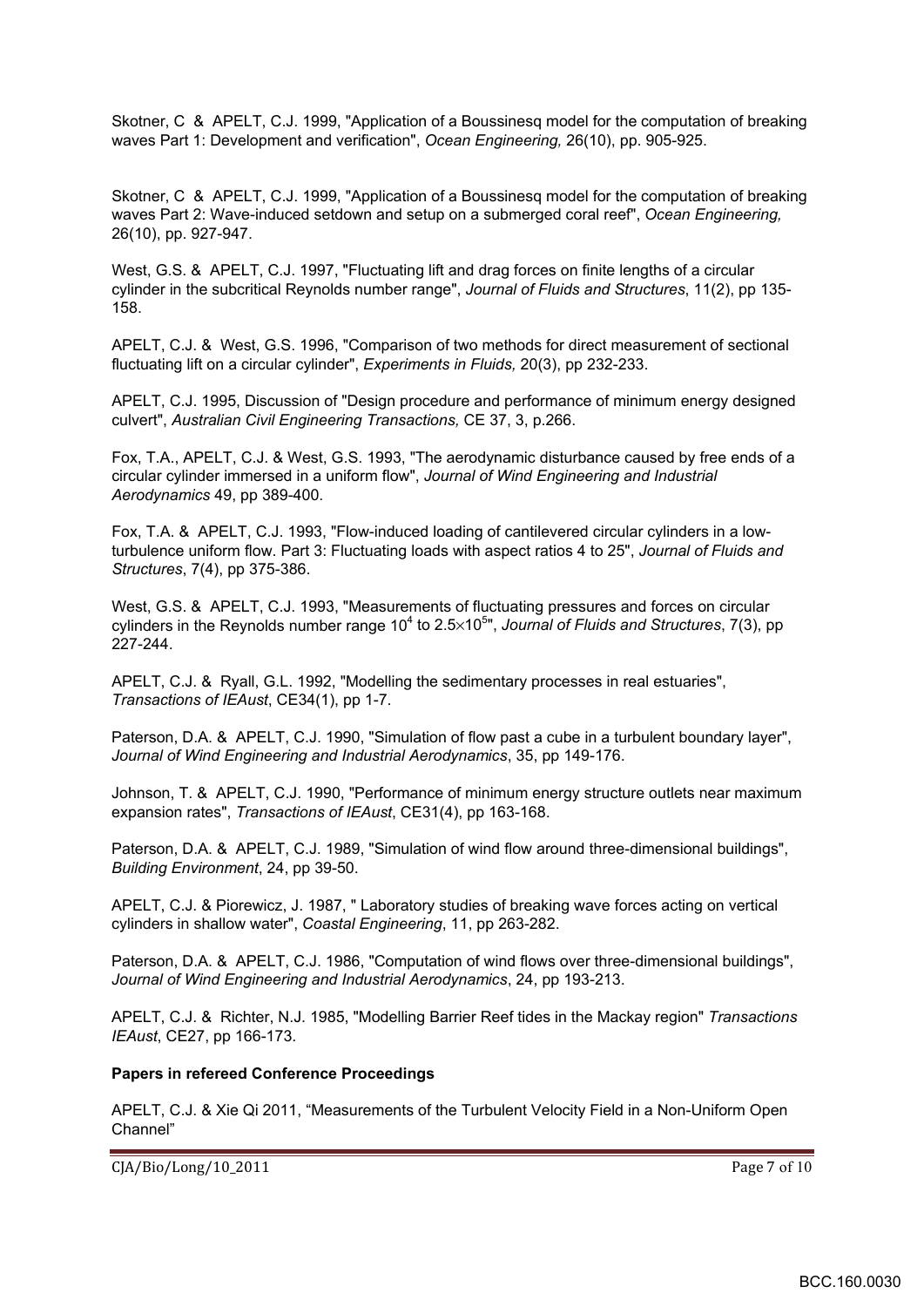Proceedings of the 34<sup>th</sup> IAHR World Congress, Brisbane, 26 June–1July 2011.

Jempson, M.A., Maxwell, N. & APELT, C.J. 2004, "Application of CFC modelling to free surface flow around bluff bodies – a case study using a bridge superstructure" Proceedings,  $8<sup>th</sup>$  National Conference on Hydraulics in Water Engineering, Surfers Paradise, 13 – 16 July 2004, Engineers Australia, Canberra.

APELT, C.J. 2001, "What has Fluid Mechanics got to do with it?", *the Second Henderson Oration*, in *The State of Hydraulics* (6th Conference on Hydraulics in Civil Engineering, "The State of Hydraulics", Hobart, 28 - 30 Nov 2001), ed Michael Wallis, The Institution of Engineers, Australia, 11 National Circuit, Barton A.C.T., pp 25 -38.

APELT, C.J. & Voisey, C.J. 2001, "Recent Dredging Projects in Sensitive Areas in Queensland" in *Coasts & Ports 2001* ( Proceedings of the 15th Australasian Coastal and Ocean Engineering Conference and The 8th Australsian Port and Harbour Conference, Gold Coast Qld, 25 -28 Sept 2001), ed Rodger Tomlinson, The Institution of Engineers, Australia, 11 National Circuit, Barton A.C.T., pp 32 -37.

Nielsen, C. & APELT, C.J. 2001, "The Application of Wave Induced Forces to a Two Dimensional Finite Element Long Wave Hydrodynamic Model" in *Coasts & Ports 2001* ( Proceedings of the 15th Australasian Coastal and Ocean Engineering Conference and The 8th Australsian Port and Harbour Conference, Gold Coast Qld, 25 -28 Sept 2001), ed Rodger Tomlinson, The Institution of Engineers, Australia, 11 National Circuit, Barton A.C.T., pp 296- 303.

Heape, D. & APELT, C.J. 2001, "Pollution Estimation in Harbours - a Case Study" in *Coasts & Ports 2001* ( Proceedings of the 15th Australasian Coastal and Ocean Engineering Conference and The 8th Australsian Port and Harbour Conference, Gold Coast Qld, 25 -28 Sept 2001), ed Rodger Tomlinson, The Institution of Engineers, Australia, 11 National Circuit, Barton A.C.T., pp 423 - 428.

Morris, P.H., APELT, C.J. & Lockington, D.A. 2001, "Modelling Ocean Disposal of Dredged Sediments Using ADDAMS" in *Coasts & Ports 2001* ( Proceedings of the 15th Australasian Coastal and Ocean Engineering Conference and The 8th Australasian Port and Harbour Conference, Gold Coast Qld, 25 -28 Sept 2001), ed Rodger Tomlinson, The Institution of Engineers, Australia, 11 National Circuit, Barton A.C.T., pp 435 - 440.

Jempson, M.A. & APELT, C.J. 1997, "Debris loads on bridge superstructures and piers" in *Bridging the Millenia* (Austroads 1997 Bridge Conference, "Bridging the Millenia", Sydney, 3-5 Dec 1997), ed G.J.Chirgwin, Austroads Inc., Sydney, pp 2: 3-17.

Jempson, M.A. & APELT, C.J. 1997, "Flood loads on submerged and semi-submerged bridge superstructures" in *Bridging the Millenia* (Austroads 1997 Bridge Conference, "Bridging the Millenia", Sydney, 3-5 Dec 1997), ed G.J.Chirgwin, Austroads Inc., Sydney, pp 2: 19-33.

Uhlmann, A.S. & APELT, C.J. 1997, "Wind loads on small craft for marina design" in *Pacific Coasts and Ports '97* (Pacific Coasts and Ports '97 : 13th Australasian Coastal and Ocean Engineering Conference and 6th Australasian Port and Harbour Conference, Christchurch, NZ, 7-11 Sept 1997), ed J. Lumsden, Centre for Advanced Engineering, Univ. Canterbury, Christchurch, NZ. pp 791-796.

Uhlmann, A.S. & APELT, C.J. & Letchford C.W. 1997, "Wind loads on powerboats in a turbulent boundary layer" in Volume of Abstracts The Fourth Asia-Pacific Symposium on Wind Engineering, Surfers Paradise Auatralia, 14-16 July 1997, The University of Queensland, Brisbane, Australia, pp 327-330.

Fenske, T.E., APELT, C.J. & Parola, A.C. 1995, "Debris forces and impact on highway bridges" in Extending the Lifespan of Structures ( IABSE Symposium San Francisco 1995,"Extending the

 $C[A/Bio/Long/10_2011$  Page 8 of 10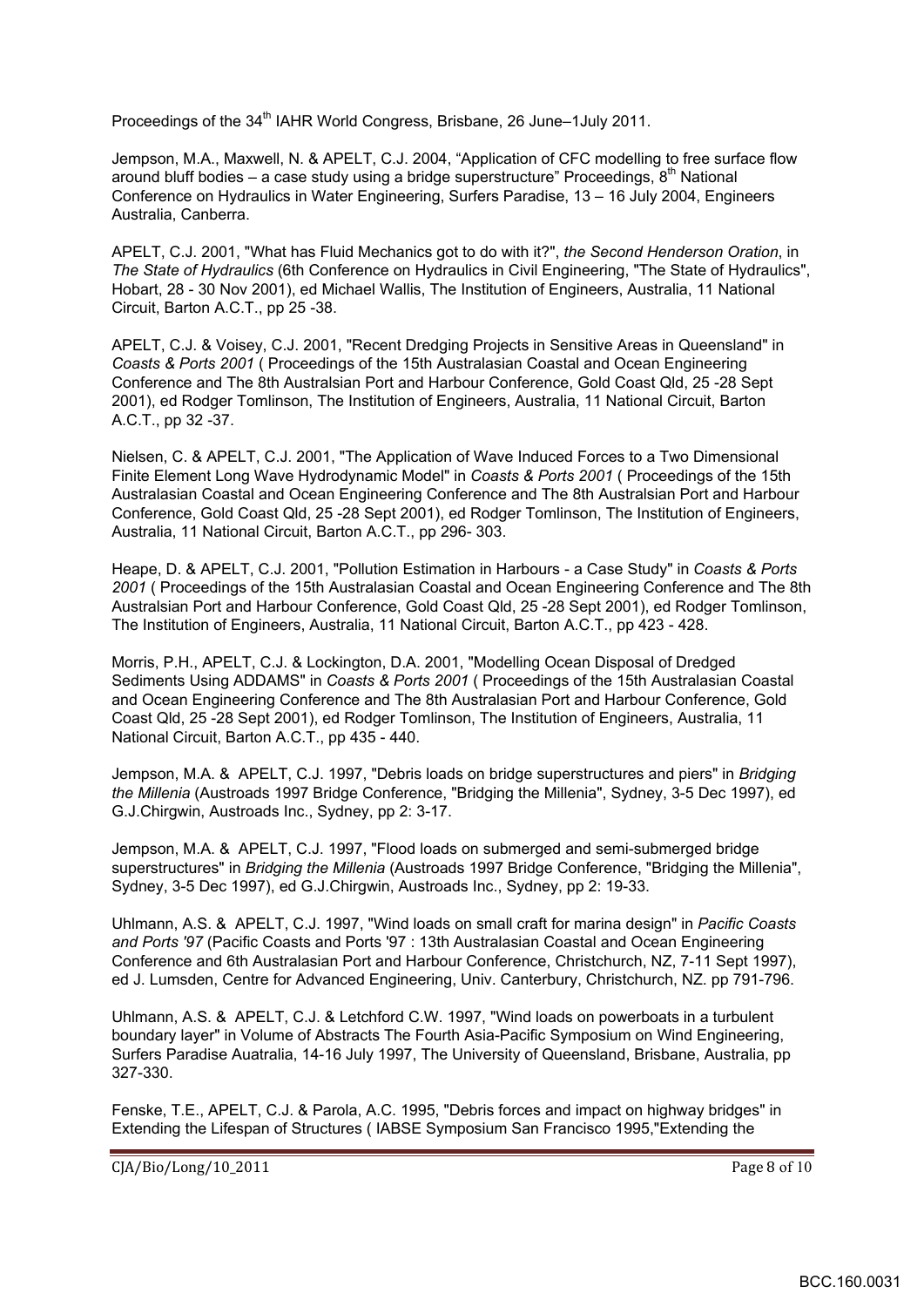Lifespan of Structures", San Francisco USA 23-25 Aug 1995), IABSE-AIPC-IVBH, Zurich, Switzerland, pp 1017-1022.

APELT, C.J. & Xie, Q. 1995, "Turbulent flow in irregular channels" in Proceedings 12th Australasian Fluid Mechanics Conference, The University of Sydney, 10-15 Dec 1995, ed R.W. Bilger, The University of Sydney, pp 179-182.

Jempson, M.A. & APELT, C.J. 1995, "Flood loads on bridge superstructures" in Bridges into the 21st Century, Hong Kong, 2-5 Oct 1995, the Hong Kong Institution of Engineers, Hong Kong, pp 1025- 1032.

APELT, C.J. 1994, "Physical and numerical hydraulic modelling - past, present and future: An Australian perspective" *Keynote Address*. Proceedings of 1994 International Conference on Hydraulics in Civil Engineering, University of Queensland, Brisbane, 15-17 Feb 1994, National Conference Publication No 94/1, IEAust, Canberra, pp 247-254.

McMahon, G & APELT, C.J. 1994, "Training programs in engineering management based on the functional leadership concept" 1994 Annual National Convention of The Institution of Engineers Australia: Preprints of Papers, Melbourne, 13-16 Apr 1994. IEAust, Canberra.

Nielsen, P., Hanslow, D.J. & APELT, C.J. 1993, "A new type of nearshore wave gauge" in Proceedings of 11th Australasian Conference on Coastal and Ocean Engineering, Townsville, 23-27 Aug 1993, National Conference Publication No: 93/4, IEAust, Canberra, pp 247-251.

Fox, T.A., APELT, C.J. & West, G.S. 1993, "The aerodynamic disturbance caused by free ends of a circular cylinder immersed in a uniform flow" in Preprints, Second International Colloquium on Bluff Body Flow Aerodynamics and Applications, Melbourne, Australia, 7-10 December 1992, CSIRO Division of Building, Construction and Engineering.

APELT, C.J. & Fox, T.A. 1992, "Fluctuating loads on cantilevered cylinders in uniform flow", in Davis, M.R. & Walker, G.J. eds, Proceedings of 11th Australasian Fluid Mechanics Conference, Hobart, 1992, Univ Tasmania, Hobart, pp 523-526.

Jempson, M.A. & APELT, C.J. 1992, "Hydrodynamic forces on partially and fully submerged bridge superstructures", Proceedings of 16th Australian Road Research Conference, Perth 1992. Aust Road Res Board, Melbourne, part 3 pp 67-80.

APELT, C.J. & Ryall, G.L. 1991, "Representation of cross -stream variations in a model of sedimentary processes in estuaries", in Bell, R.G., Hume, T.M. & Healy, T.R., eds, Proceedings of 10th Australasian Conference on Coastal and Ocean Engineering, Auckland, 1991. Water Quality Centre, Hamilton NZ, pp 109-114.

APELT, C.J. & Piorewicz, J. 1991, "Impact force as apart of the total breaking wave force on a vertical cylinder", in Bell, R.G., Hume, T.M. & Healy, T.R., eds, Proceedings of 10th Australasian Conference on Coastal and Ocean Engineering, Auckland, 1991. Water Quality Centre, Hamilton NZ, pp 429-434.

Syme, W.J. & APELT, C.J. 1990, "Linked two-dimensional/one-dimensional flow modelling using the shallow water equations", Proceedings of Conference Hydraulics in Civil Engineering, Sydney, July, 1990, National Conference Publication No: 90/4, IEAust, Canberra, pp 28-32.

APELT, C.J. & Shaw, D.J. 1990, "An institutional initiative in Australia/China co-operation in higher education. Proceedings International Symposium on Higher Engineering Education, Hangzhou, China, Apr 1990, Beijing Intl Acad. Publ. pp 223-228.

APELT, C.J. 1989, "Hydraulic jumps on steep slopes and at small Froude numbers", in Perry, A.E. et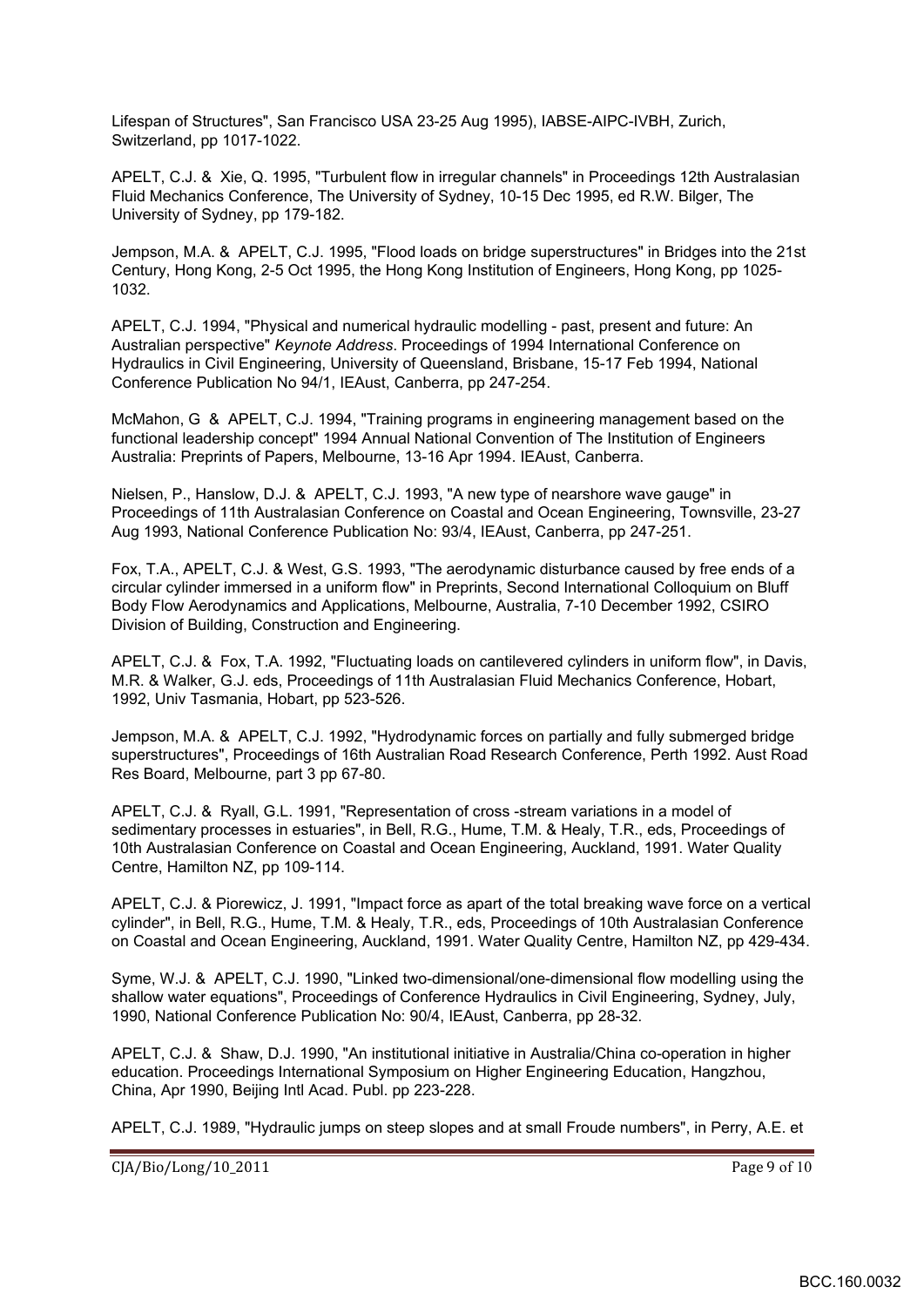al eds. Proceedings 10th Australasian Fluid Mechanics Conference, Melbourne, Dec, 1989, A.E. Perry, Melbourne, pp 14.9-14.12.

APELT, C.J. & Ryall, G.L. 1989, "Modelling the sedimentary processes in real estuaries", Proceedings 9th Australasian Conference on Coastal and Ocean Engineering, Adelaide, Dec 1989, National Conference Publication No: 89/20 IEAust Canberra, pp337-341.

Paterson, D.A. & APELT, C.J. 1988, "Wind flow around buildings", in de Vahl Davis, G. & Fletcher, C.A. eds, Proceedings, International Symposium on Computational Fluid Dynamics, Sydney, 1988, North Holland, Amsterdam, pp 589-598.

APELT, C.J. & Piorewicz, J. 1987, "Modelling the morphological dynamics of tidal inlets", Proceedings 8th Australasian Conference on Coastal and Ocean Engineering, Launceston, Dec 1987, National Conference Publication No: 87/17 IEAust Canberra, pp 307-311.

Johnson, T. & APELT, C.J. 1987, "Maximum expansion rates for minimum energy structure outlets", Proceedings of Conference on Hydraulics in Civil Engineering, Melbourne, Oct 1987, National Conference Publication No:87/14, IEAust Canberra, pp77-81.

Shuy, E.B. & APELT, C.J. 1987, "Experimental studies of unsteady wall shear stress in turbulent flow in smooth round pipes", Proceedings of Conference on Hydraulics in Civil Engineering, Melbourne, Oct 1987, National Conference Publication No:87/14, IEAust Canberra, pp137-141.

Paterson, D.A. & APELT, C.J. 1986, "Computer modelling of turbulent wind flows over buildings" Proceedings 9th Australasian Fluid Mechanics Conference, Auckland, Dec 1986, University of Auckland, Auckland NZ, pp 66-69.

APELT, C.J. & Piorewicz, J. 1986, "Interference effects on breaking wave forces on rows of vertical cylinders", Proceedings First Australasian Port, Harbour and Off-Shore Engineering Conference, Sydney, Oct 1986, National Conference Publication No: 86/10, IEAust Canberra, pp 191-195.

APELT, C.J. 1986 "Flood forces on bridges", Proceedings 13th ARRB-5thREA Combined Conference, Adelaide, Aug 1986, ARRB Melbourne, pp 40-46.

APELT, C.J. & Piorewicz, J. 1985, "Vertical cylinder in the breaking wave zone", Proceedings Australasian Conference on Coastal and Ocean Engineering, Christchurch, Dec 1985, Inst Prof Eng NZ Christchurch, pp Vol 2, 213-224.

APELT, C.J., Lawrence, J.R., Wellington, N. & Young, B.J. 1985, "Mathematical modelling of channelfloodplain exchange" Proceedings 21st Congress IAHR, Melbourne Aug 1985, National Conference Publication No:85/13, IEAust Canberra, pp Vol 3, 390-395.

APELT. C.J. 1985, "General report on sub-theme D(c) - laboratory measurements; unsteady flow measurement" Proceedings 21st Congress IAHR, Melbourne Aug 1985, National Conference Publication No:85/13, IEAust Canberra, pp Vol 6, 110-117.

Ashkanasy, N.M., Muller, D.K. & APELT, C.J. 1984 "Hydraulic models of natural river systems - the need for benchmark data", Proceedings of Conference on Hydraulics in Civil Engineering, Adelaide, 1-2 Oct 1984, National Conference Publication No: 84/7, IEAust Canberra, pp 34-39.

#### **Refereed Research Report**

Voisey, Chris & APELT, Colin 2001, "Recent Dredging Projects in Sensitive Areas in Queensland" CRC for Sustainable Tourism Pty Ltd, ISBN 1 876685 62 X, 213pp.